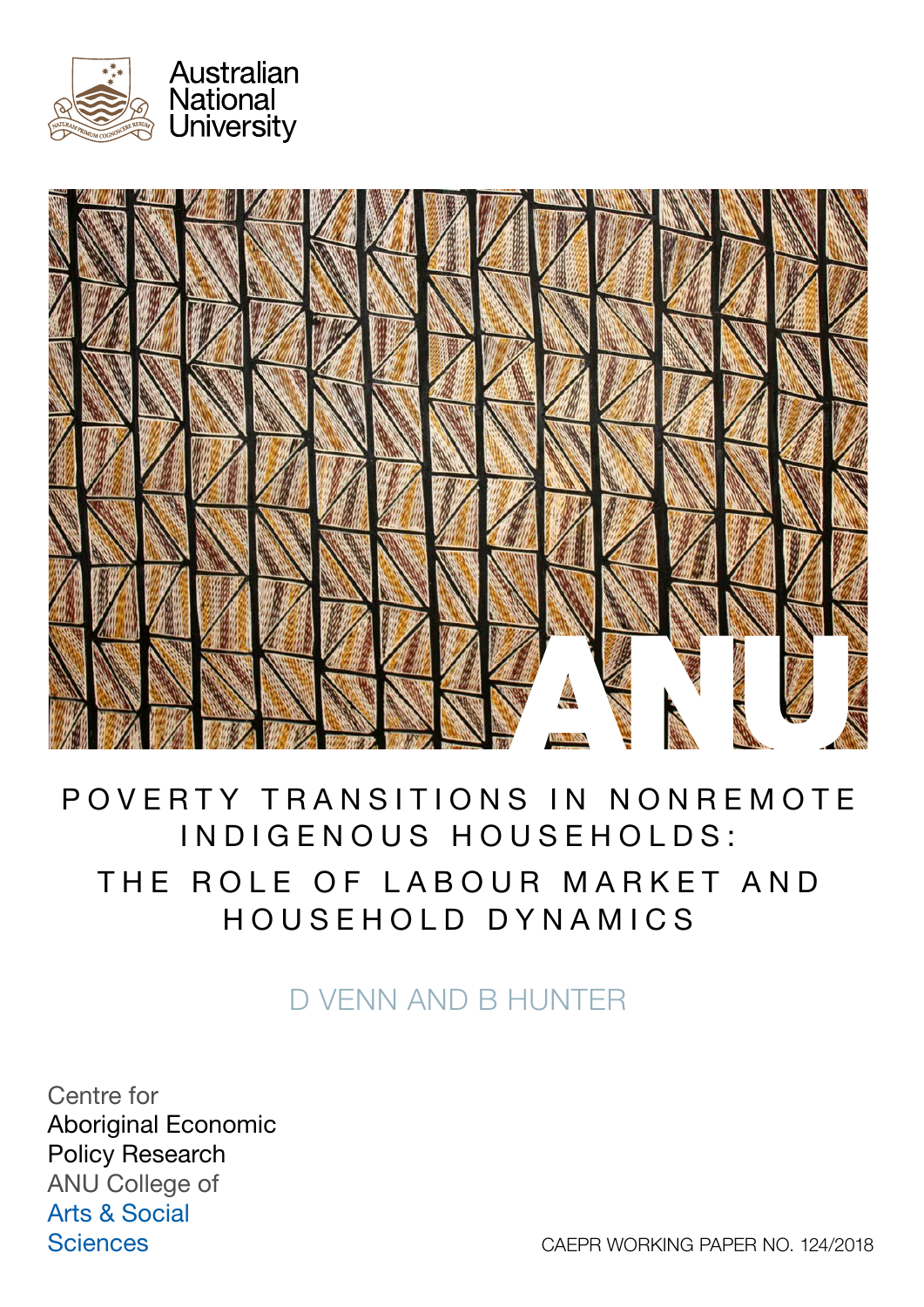## <span id="page-1-0"></span>Series note

The Centre for Aboriginal Economic Policy Research (CAEPR) undertakes high-quality, independent research to further the social and economic development and empowerment of Indigenous people throughout Australia.

For more than 25 years, CAEPR has aimed to combine academic and teaching excellence on Indigenous economic and social development and public policy with realism, objectivity and relevance.

CAEPR maintains a substantial publications program, including Research Monographs, Discussion Papers, Working Papers and Topical Issues.

The CAEPR Working Paper series exists to disseminate preliminary research findings, to share ideas about a topic, or to elicit discussion and feedback. All Working Papers are subject to internal peer review.

All CAEPR publications are available in electronic format for free download from CAEPR's website:

#### [caepr.cass.anu.edu.au](http://caepr.cass.anu.edu.au)

CAEPR is located within the Research School of Social Sciences in the College of Arts & Social Sciences at the Australian National University (ANU). The Centre is funded from a range of sources, including ANU, the Australian Research Council, industry and philanthropic partners, and Australian state and territory governments.

*As with all CAEPR publications, the views expressed in this Working Paper are those of the author(s) and do not reflect any official CAEPR position.*

> Dr Janet Hunt Interim Director, CAEPR Research School of Social Sciences College of Arts & Social Sciences The Australian National University September 2018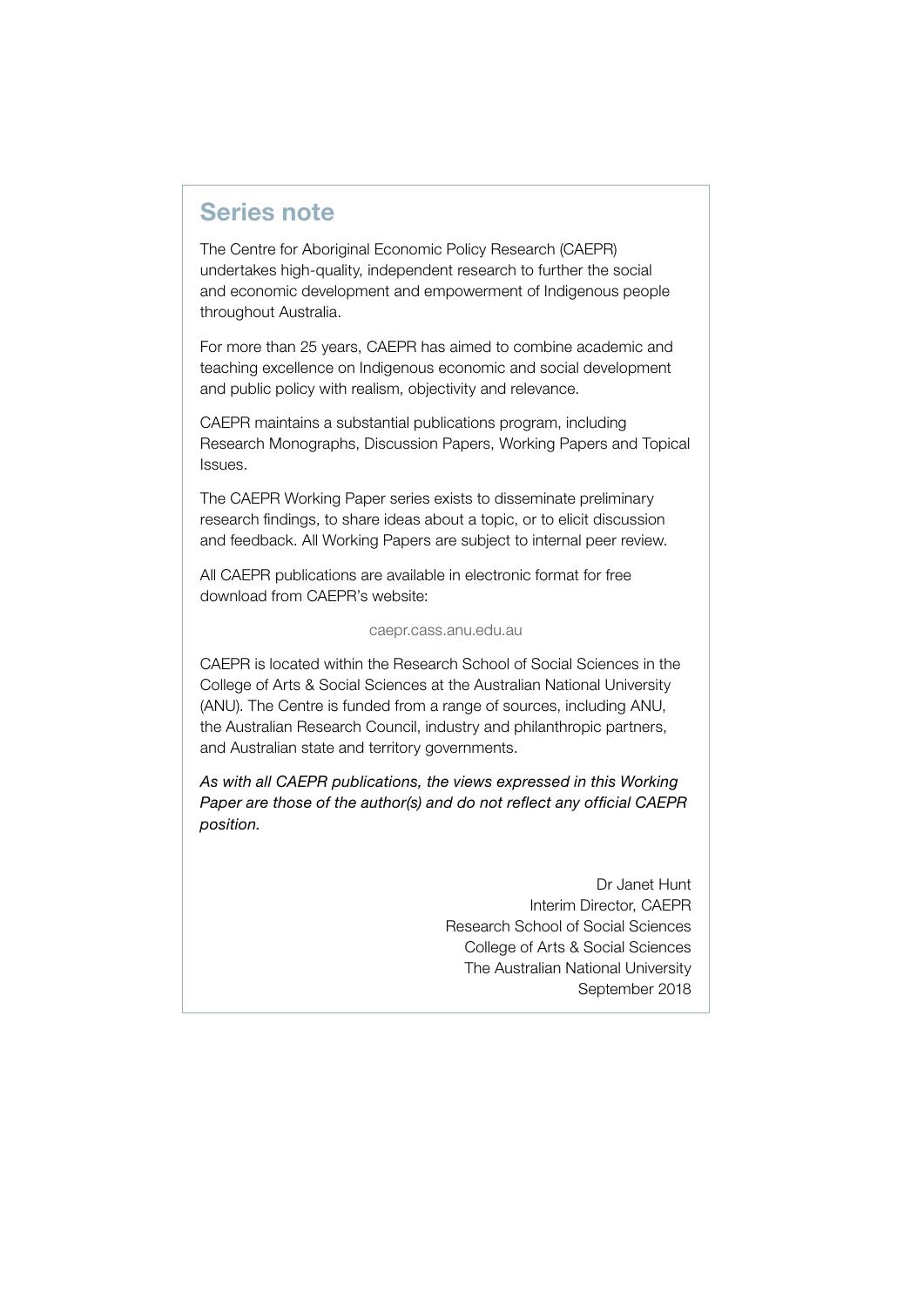#### <span id="page-2-0"></span>CAEPR LINKS

Click here to open bookmarks, and to access quick links to the CAEPR website, including:

- Discussion Papers
- Working Papers
- Research Monographs
- Topical Issues
- Census Papers

# Poverty transitions in nonremote indigenous households: the role of labour market and household dynamics

# D Venn and B Hunter

Danielle Venn is a Research Fellow at the Centre for Aboriginal Economic Policy Research (CAEPR), Research School of Social Sciences, College of Arts & Social Sciences, Australian National University. Boyd Hunter is a Senior Fellow at CAEPR.

Working Paper No. 124/2018

ISSN 1442-3871 ISBN 978-1-925286-30-4

An electronic publication downloaded from [<caepr.cass.anu.edu.au](http://caepr.cass.anu.edu.au)>.

For a complete list of CAEPR Working Papers, see [<caepr.cass.anu.edu.au/research/](http://caepr.cass.anu.edu.au/research/publications/working-papers) [publications/working-papers](http://caepr.cass.anu.edu.au/research/publications/working-papers)>.

Centre for Aboriginal Economic Policy Research Research School of Social Sciences College of Arts & Social Sciences The Australian National University

Front cover image: Terry Ngamandarra Wilson, Gulach (detail), painting on bark, private collection © Terry Ngamandarra, licensed by Viscopy, 2016

#### Abstract

Using data from the Household Income and Labour Dynamics in Australia (HILDA) Survey, this paper estimates year-to-year poverty entry and exit rates for Indigenous and non-Indigenous individuals living in nonremote areas of Australia. Indigenous Australians of working age have a higher probability of entering poverty and a lower probability of exiting poverty than non-Indigenous people. Changes in household size are the biggest triggers of poverty entry and exit for Indigenous people, accounting for almost 50% of poverty entries and 40% of poverty exits. Changes in household size are more prevalent for Indigenous than non-Indigenous people, due partly to higher birth and partnering rates, and to the greater proportion of Indigenous people who live in dynamic extended-family or multifamily households. Indigenous people who experience changes in household size have a greater likelihood of entering poverty and a smaller likelihood of exiting poverty than non-Indigenous people.

The labour market plays a prominent role in triggering poverty transitions for Indigenous people. Among those in poverty, increased exposure to the labour market (either by having more household members working or higher labour earnings) results in a 62% likelihood of exiting poverty, while reductions in employment and labour earnings trigger around one-quarter of poverty entries for Indigenous people. Changes in private income, such as business and investment income, play a much smaller role in triggering poverty entries and exits for Indigenous than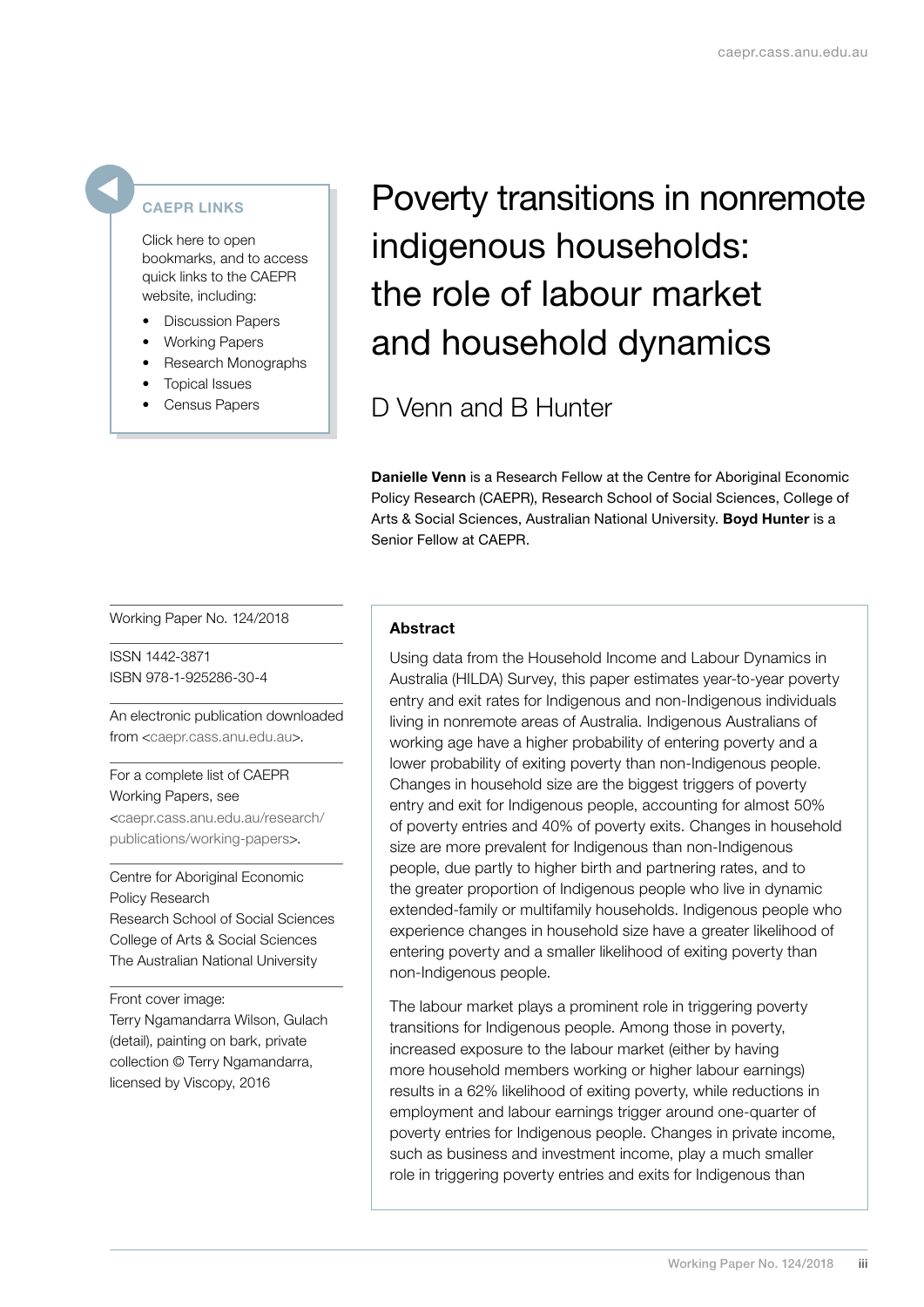<span id="page-3-0"></span>non-Indigenous people, largely because Indigenous people get far less of their income from such sources.

The results suggest that Indigenous poverty is likely to be more persistent than non-Indigenous poverty, thus having a bigger negative impact on wellbeing. Greater exposure to the labour market and more access to other sources of private income are likely to reduce poverty incidence among the Indigenous population, but the dynamics of Indigenous households leave them at greater risk of persistent poverty, all other things being equal.

Keywords: Indigenous, poverty, employment, household dynamics

#### Acknowledgments

Funding for this paper was received from the Australian Government Department of the Prime Minister and Cabinet (PM&C). The authors thank staff at PM&C, Francis Markham and Nicholas Biddle for comments received on an earlier draft of this paper, as well as Anne Daly and other participants at the Australian Labour Market Research Workshop held in Canberra in December 2017. This paper uses data from the Household, Income and Labour Dynamics in Australia (HILDA) Survey. The HILDA Project was initiated and is funded by the Australian Government Department of Social Services (DSS), and is managed by the Melbourne Institute of Applied Economic and Social Research (Melbourne Institute). The findings and views reported in this paper, however, are those of the authors and should not be attributed to PM&C, DSS or the Melbourne Institute.

| <b>Acronyms</b> |                                                              |
|-----------------|--------------------------------------------------------------|
| ANU             | Australian National University                               |
| <b>CAEPR</b>    | Centre for Aboriginal Economic Policy Research               |
| HII DA          | Household Income and Labour Dynamics in Australia            |
| <b>NATSISS</b>  | National Aboriginal and Torres Strait Islander Social Survey |
| H ( ) 1         | Organisation for Economic Co-operation and Development       |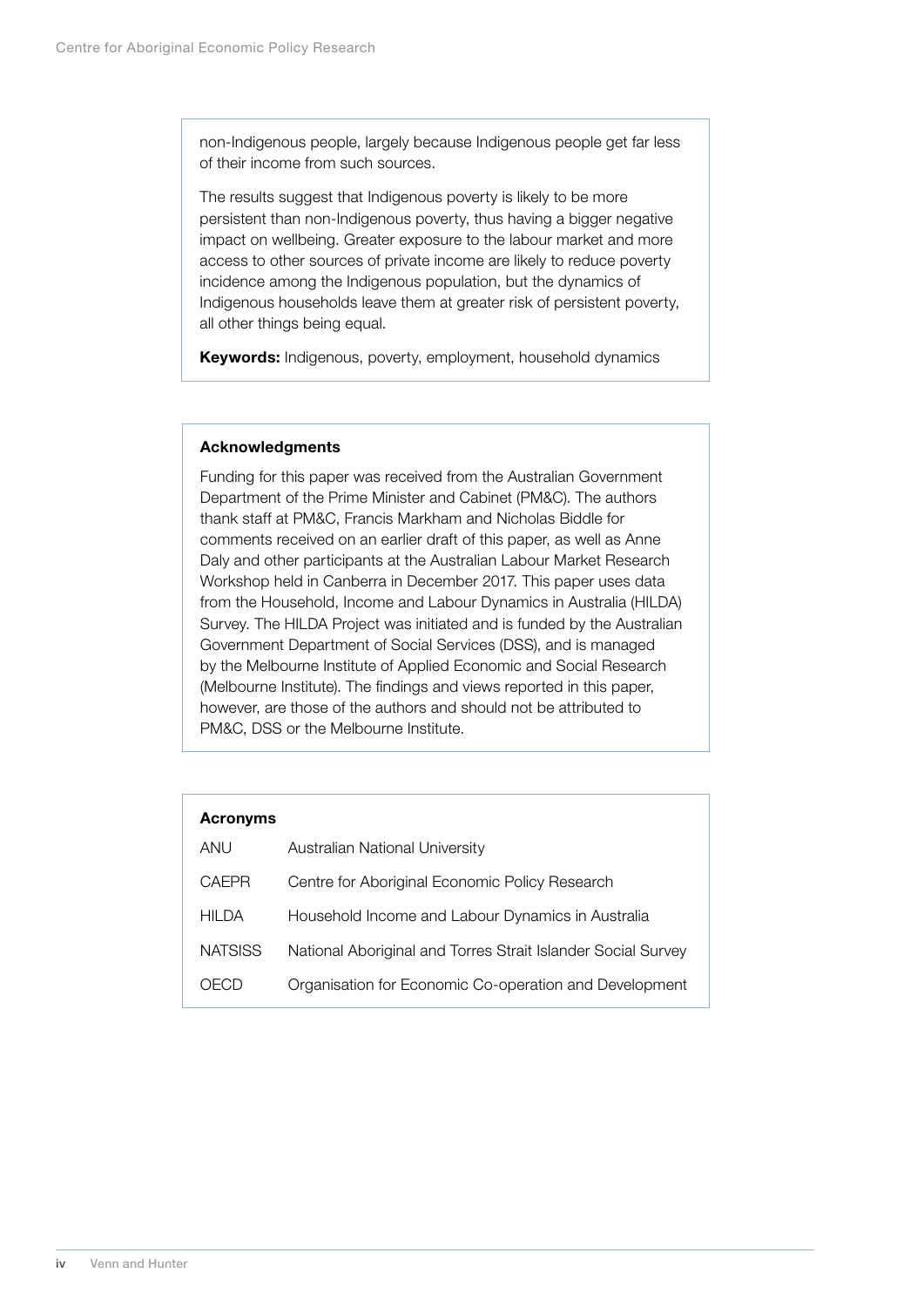# **Contents**

| Series note                                                          | ij             |
|----------------------------------------------------------------------|----------------|
| Abstract                                                             | iii            |
| Acknowledgments                                                      | iv             |
| Acronyms                                                             | iv             |
| Introduction                                                         | 1              |
| Data and methods                                                     | $\overline{c}$ |
| <b>HILDA Survey</b>                                                  | $\overline{c}$ |
| Defining poverty                                                     | $\overline{c}$ |
| Estimating poverty transition rates                                  | 3              |
| Estimating the contribution of trigger events to poverty transitions | 3              |
| Sample characteristics                                               | 4              |
| Results                                                              | 6              |
| Poverty transitions                                                  | 6              |
| Trigger events and poverty entry                                     | 9              |
| Trigger events and poverty exits                                     | 12             |
| A closer look at changes in household size                           | 15             |
| Discussion                                                           | 19             |
| Appendix: Additional figures                                         | 24             |
| <b>Notes</b>                                                         | 25             |
| References                                                           | 25             |

# Tables and figures

| <b>Table 1</b> Characteristics of HILDA Indigenous and non-Indigenous nonremote samples                                                                                  |    |
|--------------------------------------------------------------------------------------------------------------------------------------------------------------------------|----|
| (% of sample unless otherwise stated)                                                                                                                                    | 5  |
| Figure 1 Year-to-year attrition rates for nonremote HILDA Survey sample by poverty status in year t                                                                      | 7  |
| Figure 2 Year-to-year poverty transitions (poverty defined as <50% median disposable equivalised<br>household income) for nonremote population                           | 7  |
| Table 2 Year-to-year poverty transition rates among Indigenous and non-Indigenous adults in nonremote<br>areas using different poverty thresholds and equivalence scales | 8  |
| <b>Figure 3</b> Poverty entry rates from t to $t + 1$ among nonpoor, nonremote population by decile of<br>disposable equivalised household income in year t              | 9  |
| <b>Table 3</b> Trigger events contributing to poverty entry among nonremote population, by Indigenous status                                                             | 10 |
| Figure 4 Contribution of trigger events to total poverty entry rate by Indigenous status                                                                                 | 12 |
| Figure 5 Contribution of trigger events to total poverty entry rate for Indigenous people, by gender,<br>age and highest educational attainment                          | 13 |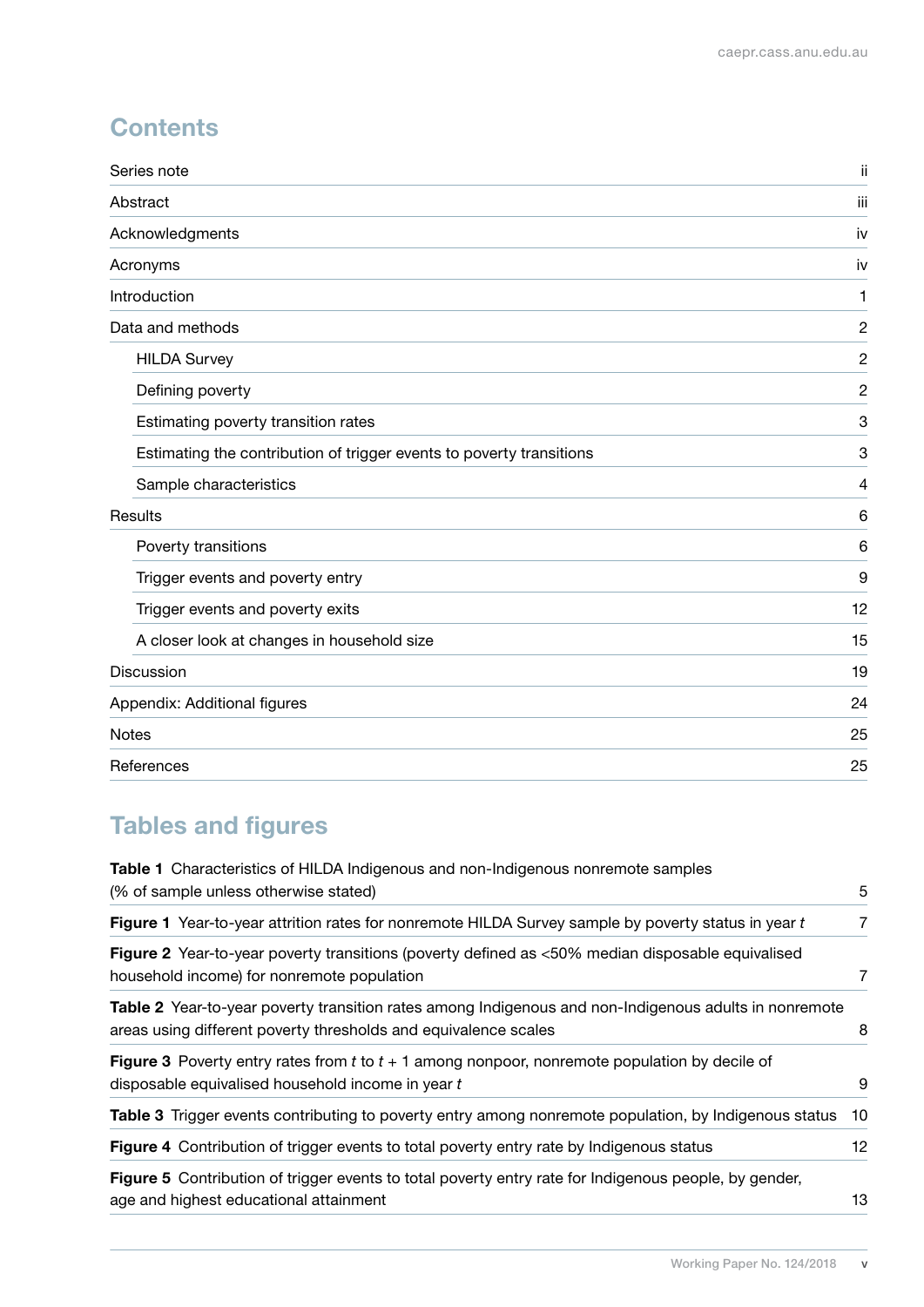| <b>Table 4</b> Trigger events contributing to poverty exits among nonremote population                                                                                             | 14 |
|------------------------------------------------------------------------------------------------------------------------------------------------------------------------------------|----|
| Figure 6 Contribution of trigger events to total poverty exit rate by Indigenous status                                                                                            | 15 |
| Figure 7 Contribution of trigger events to total poverty exit rate for Indigenous people, by gender, age<br>and highest educational attainment                                     | 16 |
| Figure 8 Proportion of adults in nonremote areas experiencing an increase in household size<br>from year $t$ to year $t + 1$ , by Indigenous status and household type in year $t$ | 16 |
| Figure 9 Proportion of adults experiencing selected types of household size increases from year t to<br>year $t + 1$ , by Indigenous status                                        | 17 |
| Figure 10 Proportion of adults experiencing a decrease in household size from year $t$ to year $t + 1$ , by<br>Indigenous status and household type in year t                      | 18 |
| Figure 11 Proportion of adults experiencing selected types of household size decreases from year t to<br>year $t + 1$ , by Indigenous status                                       | 18 |
| <b>Table 5</b> Trigger events relating to household size changes contributing to poverty exits and entries<br>among nonremote population                                           | 20 |
| Table 6 Proportion of population experiencing a change in household equivalised disposable income<br>when household size increases or decreases                                    | 21 |
| Figure A1 Contribution of trigger events to total poverty entry rate using alternative equivalence scales                                                                          | 24 |
| Figure A2 Contribution of trigger events to total poverty exit rate using alternative equivalence scales                                                                           | 24 |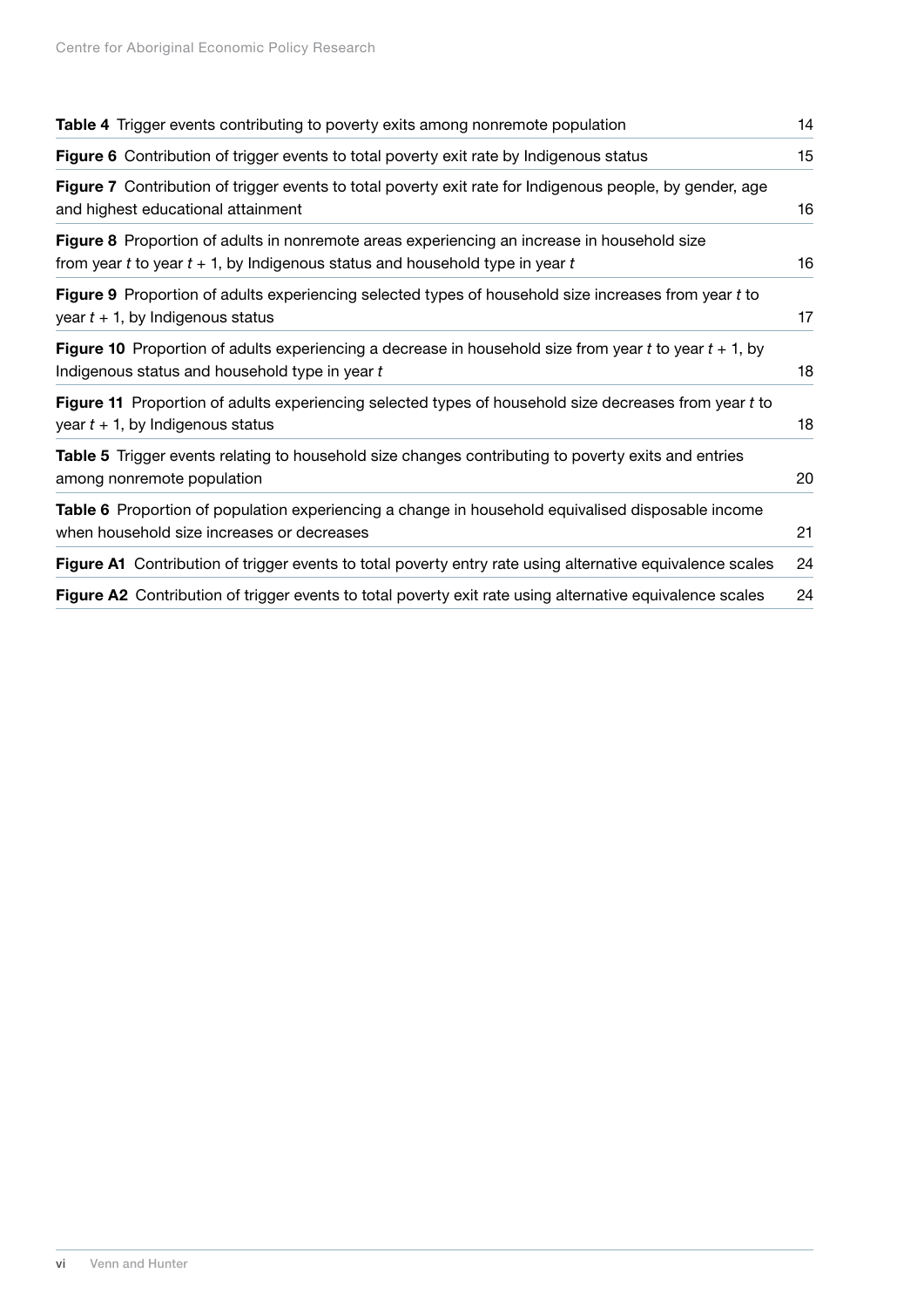# <span id="page-6-0"></span>Introduction

It is well documented that Indigenous Australians have higher income poverty rates than non-Indigenous Australians (e.g. Ross & Whiteford 1992, Ross & Mikalauskas 1996, Altman & Hunter 1998, Hunter 2006, Markham & Biddle 2018a). Lack of employment has been identified by many authors as a key driver of Indigenous poverty – from the seminal work of Henderson (1975) and the reports he commissioned (Brown et al. 1974, Gale & Binnion 1975) onwards. For example, Altman and Nieuwenhuysen (1979) emphasise the role of labour market disadvantage in driving Indigenous economic status, while Ross and Mikalauskas (1996) conclude that unemployment among family members is the primary factor underlying Indigenous income poverty.

Family dynamics are also likely to contribute to high poverty rates among the Indigenous population. In a series of papers, Daly and Smith (1995, 1999; Smith & Daly 1996) examined the implications of Indigenous household structure and mobility for various socioeconomic indicators, including household income. They argue that the prevalence of large, multifamily households, and high mobility and visitor rates among Indigenous households, is likely to induce economic stress and 'reinforce poverty entrapment for low income households' (Daly & Smith 1999:11).

Most research on Indigenous income poverty has used cross-sectional data on income and other characteristics, primarily from the Census of Population and Housing or the National Aboriginal and Torres Strait Islander Social Survey (NATSISS).1 The analyses have focused on describing the characteristics of those who are in poverty, as well as the relationships between income poverty and other indicators of financial stress, deprivation and social exclusion (e.g. Hunter 1999, 2012; Markham & Biddle 2018a).

However, cross-sectional analysis is limited in its ability to provide insights into the factors that push people into poverty and keep them there. Using longitudinal data, Headey et al. (2005) find that relatively few Australians live in persistent poverty, but that the likelihood of exiting poverty falls substantially as poverty duration increases. Policy interventions to alleviate income poverty (such as income support payments) can be targeted at the most needy by identifying those who are currently poor. However, interventions to prevent people falling into poverty in the first place, and help those at most risk of persistent poverty to exit, require a good

understanding of poverty dynamics and their drivers (Jenkins 2000). This is currently lacking for the Australian Indigenous population.

The study of poverty dynamics in Australia has been facilitated by the increasing availability of longitudinal data, notably from the Household Income and Labour Dynamics in Australia (HILDA) Survey. The HILDA Survey is not representative of the Australian Indigenous population because it does not include those living in very remote areas, who are disproportionately Indigenous.<sup>[2](#page-30-1)</sup> Nevertheless, it provides a small but reasonably representative sample of Indigenous people living in nonremote areas of Australia. Wilkins' analysis (2016) shows that Indigenous people in the HILDA Survey sample are around half as likely to exit poverty each year (and therefore have longer poverty spells) as non-Indigenous Australian-born people, all other things being equal. Buddelmeyer and Verick (2008) examine the factors associated with poverty entry and persistence, and find that employment and education protect people against entering and remaining in poverty, while living in a non-urban area is associated with a greater likelihood of poverty entry. These results suggest that, based on their average characteristics, Indigenous people may be more likely to enter and remain in poverty than non-Indigenous people. However, to our knowledge there are no published estimates of poverty entry and exit rates by Indigenous status, nor specific consideration of the factors that drive differences in poverty dynamics between Indigenous and non-Indigenous Australians.

This paper contributes to the poverty literature in Australia by presenting estimates of income poverty entry and exit rates for Indigenous people living in nonremote areas of Australia. It examines the contribution of various 'trigger events' such as changes in household size, the number of workers in the household, labour income, and other private income to entry and exit rates to determine which factors are most important in driving Indigenous poverty dynamics. The next section outlines the data and methods used in the analysis. Results are then presented for entry and exit rates, and their drivers. The results section concludes with a closer look at the role of family size changes on poverty dynamics. The final section discusses the results and their limitations, and provides some areas for further research.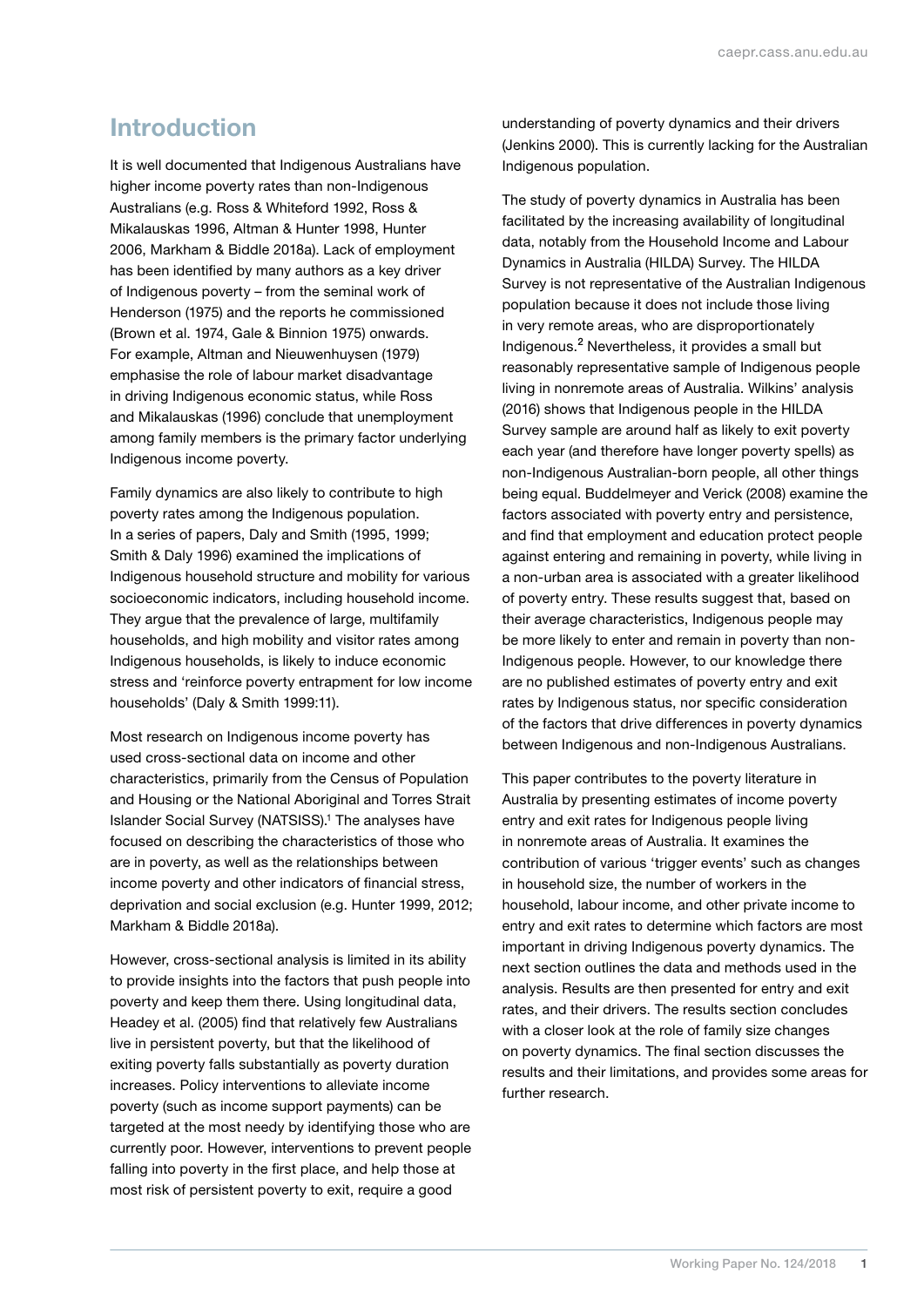# <span id="page-7-0"></span>Data and methods

#### HILDA Survey

The HILDA Survey is a nationally representative longitudinal survey of people aged over 15 years living in private dwellings. The survey covers a range of topics, including personal, labour market and family characteristics; income; health; and wellbeing. The survey has been conducted annually since 2001. We use data from waves 3 (2003) to 15 (2015), the latest year available at the time of writing. Data on the number of employed people per household, a key variable in our analysis, were not available in a comparable form in the 2002 wave, so waves 1 and 2 are excluded from the analysis.

All new survey entrants are asked in a face-to-face interview whether they identify as Aboriginal, Torres Strait Islander, both or neither. This information is then used in subsequent waves to identify Indigenous status (we define Indigenous people as those who identify as Aboriginal, Torres Strait Islander or both).

Indigenous people are underrepresented in the HILDA Survey for several reasons. First, the survey does not sample people from very remote areas and those in remote areas are undersampled. Second, Indigenous status is only collected when respondents enter the HILDA sample for the first time. Analysis of census data shows that significant numbers of people change their Indigenous identification over a five-year period, resulting in a net gain in the number of people identifying as Indigenous between 2006 and 2016 (Biddle & Crawford 2015, Markham & Biddle 2018b). It is likely the assumption used in the HILDA Survey that Indigenous status is unchanging will lead to an underestimate of the Indigenous population in the later waves of the HILDA Survey. Finally, attrition rates for the sample of Indigenous people in the HILDA Survey are around twice those for non-Indigenous respondents (attrition and its effect on sample representativeness are discussed in more detail below).

Despite these limitations, the HILDA Survey presents the most relevant source of annual longitudinal data on the incomes of Indigenous Australians (and their households) living in nonremote areas for analysing poverty transitions. We restrict our analysis to look only at Indigenous and non-Indigenous people living in nonremote areas of Australia, for which the HILDA Survey is broadly representative (see below for discussion of the representativeness of the sample). We pool observations across all available waves of the HILDA Survey to ensure

that our sample of Indigenous people is large enough to conduct meaningful analysis. Our final sample includes around 3600 observations across 666 Indigenous adults.

### Defining poverty

Defining poverty is fraught with methodological and ideological complexity; defining Indigenous poverty even more so (Altman & Hunter 1997, Hunter 2012). Rather than revisiting this debate, we concentrate only on income poverty and adopt a definition of poverty that is comparable with other Australian research on poverty dynamics (Headey et al. 2005, Buddelmeyer & Verick 2008, Wilkins 2016). Drawing on previous research findings for Indigenous people (Smith & Daly 1996, Hunter et al. 2003), we focus on the household, rather than the family or income unit, as the primary unit of analysis for income. We leave analysis of the dynamics of other aspects of poverty, such as deprivation and social exclusion, for future research.

Income poverty is defined in this paper at the individual level as living in a household that has equivalised household disposable income below 50% of the median. The poverty threshold is recalculated each year. Household disposable income is adjusted for household size using a modified Organisation for Economic Cooperation and Development (OECD) equivalence scale, whereby a weight of 1 is given to the first adult (aged 15 years and over) in each household, 0.5 to each subsequent adult and 0.3 to each child aged under 15 years.

We test the sensitivity of our results to the definition of poverty by re-estimating poverty transition rates for several alternative poverty thresholds: equivalised gross household income below 50% of the median, equivalised disposable household income below 40% of the median and equivalised disposable household income below 60% of the median. We also test the sensitivity of our results using three commonly used alternative equivalence scales:

- old OECD scale: a weight of 1 is given to the first adult, 0.7 to each subsequent adult and 0.5 to each child. Compared with the modified OECD scale, it assumes fewer economies of scale
- per capita income: assumes that children and adults have equal needs and that there are no economies of scale within the household
- square root of household size: assumes that children and adults have equal needs but that overall needs double as household size increases by a factor of 4.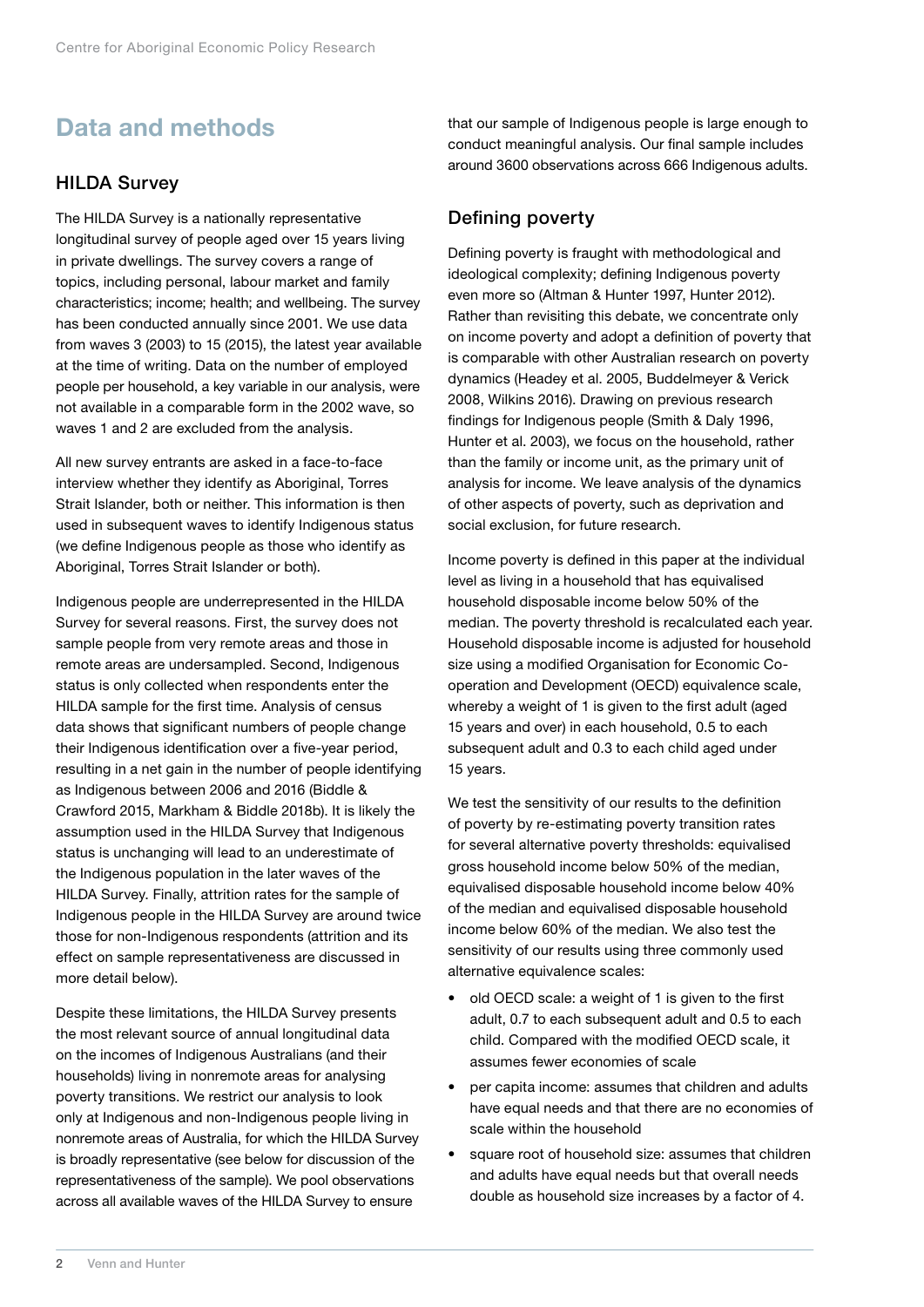<span id="page-8-0"></span>The household income variable used is household disposable financial year regular income. Most HILDA Survey interviews typically take place between July and December each year (Summerfield et al. 2016), so the financial year income variables in each wave of the data refer to income from the financial year finishing just before the survey is administered. Household financial year income is aggregated across all adult members of each household and imputed where missing. Tax and some transfer income are imputed, to compile an estimate of household disposable financial year income (Summerfield et al. 2016). A small number of individuals who live in households with negative disposable household income were dropped from our sample.

Aggregation and imputation of household income in the HILDA Survey is based on household composition in the survey year. For example, the 2005 wave of the HILDA Survey includes information for household financial year income that is the sum of financial year income for 2004–05 for each of the household members living in the household in mid-late 2005 (i.e. during the 2005–6 financial year). Ideally, we would use financial year income for 2005–06 and household composition data for 2006 (i.e. from the following wave of the survey) to estimate equivalised household financial year income. However, it is not possible to re-aggregate household financial year income for the household members who were present in the previous wave because not all were included in the survey in the previous wave and therefore financial year income data are not available for all. We therefore follow convention in other papers on poverty dynamics using the HILDA Survey (Headey et al. 2005, Buddelmeyer & Verick 2008, Wilkins 2016) and use data on household composition and financial year income from the same wave to calculate equivalised household income.

#### Estimating poverty transition rates

As attrition in the HILDA Indigenous sample is relatively high and we need to use data from two consecutive waves to construct household equivalised income. we consider only year-to-year poverty transitions. We assume any individual can be either poor (P) or nonpoor (NP) at any point in time. We construct two-year pairs of observations for individuals that compare poverty in year  $t$  and year  $t + 1$ . Two types of transitions can be identified: entry and exit:

$$
Pr(\text{entry}) = Pr(P_{t+1}|NP_t)
$$

$$
Pr(\text{exit}) = Pr(NP_{t+1}|P_t)
$$

To maximise the sample size for the Indigenous population, we pool two-year pairs across the full HILDA Survey sample from 2003 to 2015 (base year *t* = *2003–14*). As a result, each person is likely to appear in the sample more than once. We do not correct standard errors for correlations between different observations for the same individuals. As a result, our standard errors are likely to be lower bounds. All estimates are weighted using the cross-sectional person-level weights provided in the HILDA Survey for year *t*. Although longitudinal weights are available, we do not use them because they do not control specifically for attrition by Indigenous status. We discuss the impact of attrition and the representativeness of the resulting sample in more detail below.

### Estimating the contribution of trigger events to poverty transitions

We define poverty as having household equivalised disposable income below a certain threshold, which is essentially household income divided by a weighted sum of household size. Households that move into or out of poverty must, by definition, have experienced a change in income, a change in household size/composition, or both. Therefore, following Bane and Ellwood (1983) and Jenkins and Schluter (2003), we can decompose poverty entry and exit rates to determine the contribution of various 'trigger' events such as changes in household size, employment, and labour and nonlabour income. We can also compare the Indigenous and non-Indigenous samples to understand how much of the difference in entry/exit rates by Indigenous status can be attributed to differences in the occurrence of each trigger event and how much to differences in the likelihood of poverty entry/ exit, given the occurrence of a trigger event.

Assume there is an exhaustive set of *J* mutually exclusive trigger events, *Ej*, that occur between year *t* and year *t* + 1. For those who are in poverty in year *t*, the probability of exiting poverty between year *t* and year  $t + 1$  can then be written as:

$$
Pr(exit) = Pr(NP_{t+1}|P_t) = \sum_{j=1}^{J} Pr(exit|E_j) Pr(E_j)
$$

For those who are not in poverty in year *t*, the probability of entering poverty between year *t* and year *t* + 1 can be written as:

$$
Pr(\text{entry}) = Pr(P_{t+1} | NP_t) = \sum_{j=1}^{J} Pr(\text{entry} | E_j) Pr(E_j)
$$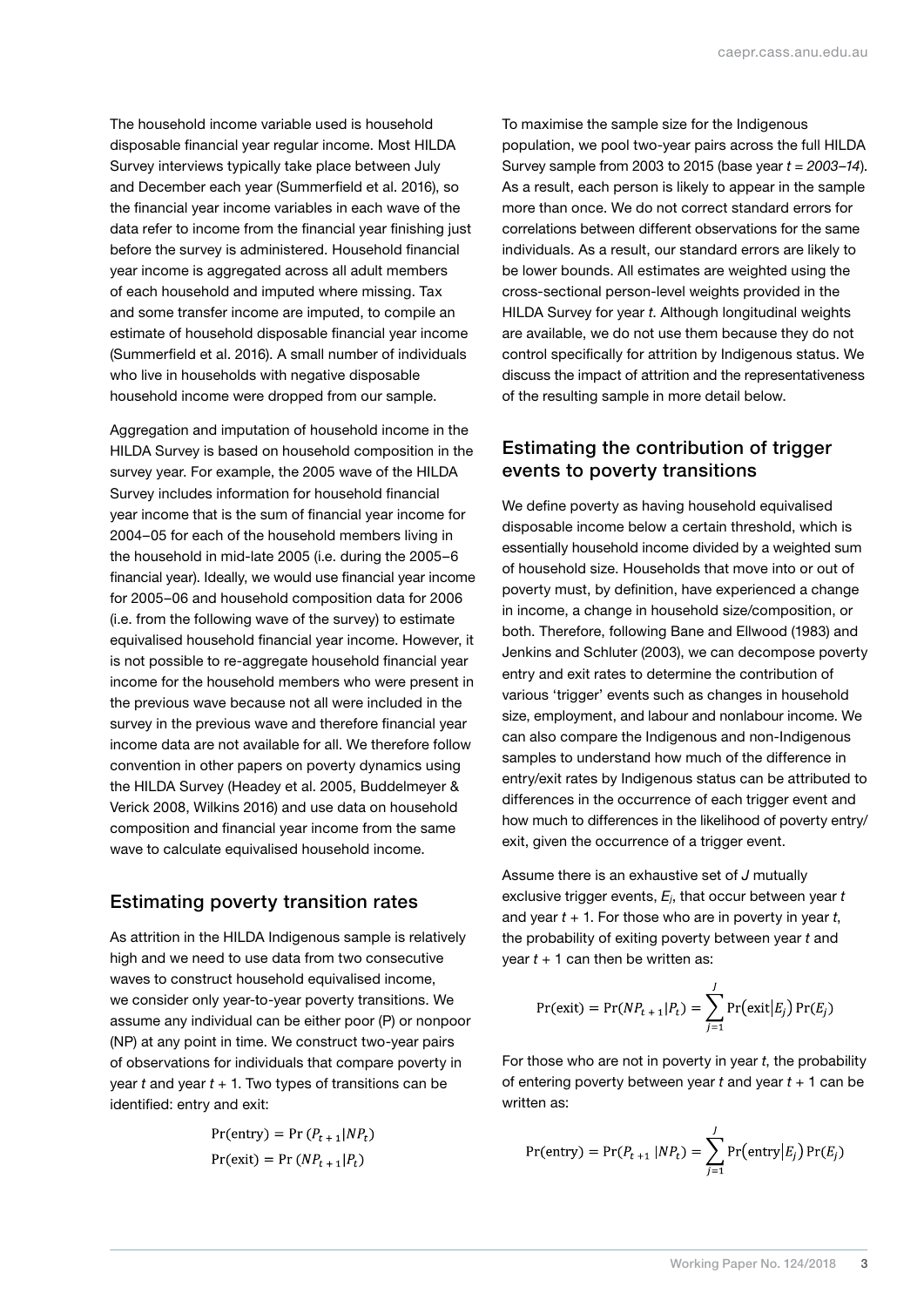<span id="page-9-0"></span>We initially define a series of eight mutually exclusive trigger events based on changes in household size, the number of employed people in a household, the amount of labour income earned by the household and the amount of private nonlabour income (business and investment income, regular private pensions and regular private transfer income) earned by the household. The trigger events are:

- increase/decrease in the number of people in the household
- increase/decrease in the number of employed adults in the household, with no change in total household size
- increase/decrease in the amount of gross annual household labour earnings, with no change in the number of employed adults or household size
- increase/decrease in the amount of gross annual household private nonlabour income, with no change in the amount of gross annual household labour earnings, the number of employed adults or household size.

As our eight events are not exhaustive of all the possible changes in household income and/or composition, we also include a residual category that captures all other changes that affect the likelihood of entry/exit, assuming that there are no other changes in household size, the number of employed adults or labour/nonlabour earnings.

We calculate the likelihood of each event and the probability of entry/exit, given the occurrence of each event for the Indigenous and non-Indigenous samples, separately. We can then compare the relative importance of each type of event in explaining overall entry/exit rates for both populations, as well as look at differences between populations in the likelihood of events and their effect on entry/exit rates.

While the above approach of examining an exhaustive, mutually exclusive list of trigger events has the advantage of fully accounting for changes that contribute to poverty entry and exit, it necessarily abstracts from the real-life events that underlie changes in household composition.<sup>[3](#page-30-2)</sup> To supplement our main analysis, we also examine a series of life events that either increase or decrease household size.<sup>[4](#page-30-3)</sup> This list is not exhaustive or mutually exclusive, but provides an insight into the types of household changes that have

the biggest effect on poverty entry and exit risks. The life events are defined as follows:

- Birth or adoption of a child in the household an increase in the number of children (aged under 15 years) in the household, with no change in the number of adults in the household.
- Partnering an individual's relationship in the household changes from lone person, lone parent, adult child<sup>[5](#page-30-4)</sup> or 'other' person to couple, or someone is the adult child of a parent who partners.
- Separation an individual's relationship in the household changes from couple to lone person, lone parent or 'other' person, or someone is the adult child of a parent who separates.
- Adult child who leaves/moves in an individual who is an adult child in year *t* and not an adult child in year *t* + 1, and vice versa.
- Parent of an adult child who leaves/moves in being a couple or lone parent in a household that had a reduction/increase in the number of adult children.
- Family member joins/leaves household being a member of a household that had an increase/ decrease in the number of extended family members (not including adult children) present.
- Other person joins/leaves household being a member of a household that had an increase/ decrease in the number of other, unrelated people present.

### Sample characteristics

Table 1 presents some descriptive statistics for our sample of nonremote Indigenous people from the HILDA Survey, and compares their characteristics with those of the nonremote Indigenous population from the 2002 and 2014–15 editions of the NATSISS conducted by the Australian Bureau of Statistics. Like the HILDA Survey, the NATSISS samples individuals living in private dwellings. Unlike the HILDA Survey, the NATSISS covers people living in remote areas and discrete Indigenous communities. However, the data presented in Table 1 from the NATSISS refer to the population living in nonremote areas.

Compared with the NATSISS, the pooled crosssectional sample of nonremote Indigenous respondents in the HILDA Survey contains more women, fewer young people, fewer unemployed, more people living in major cities and more people living in multifamily households.<sup>[6](#page-30-5)</sup> Comparing estimates from the 2002 and 2014–15 NATSISS, it is clear that average education levels and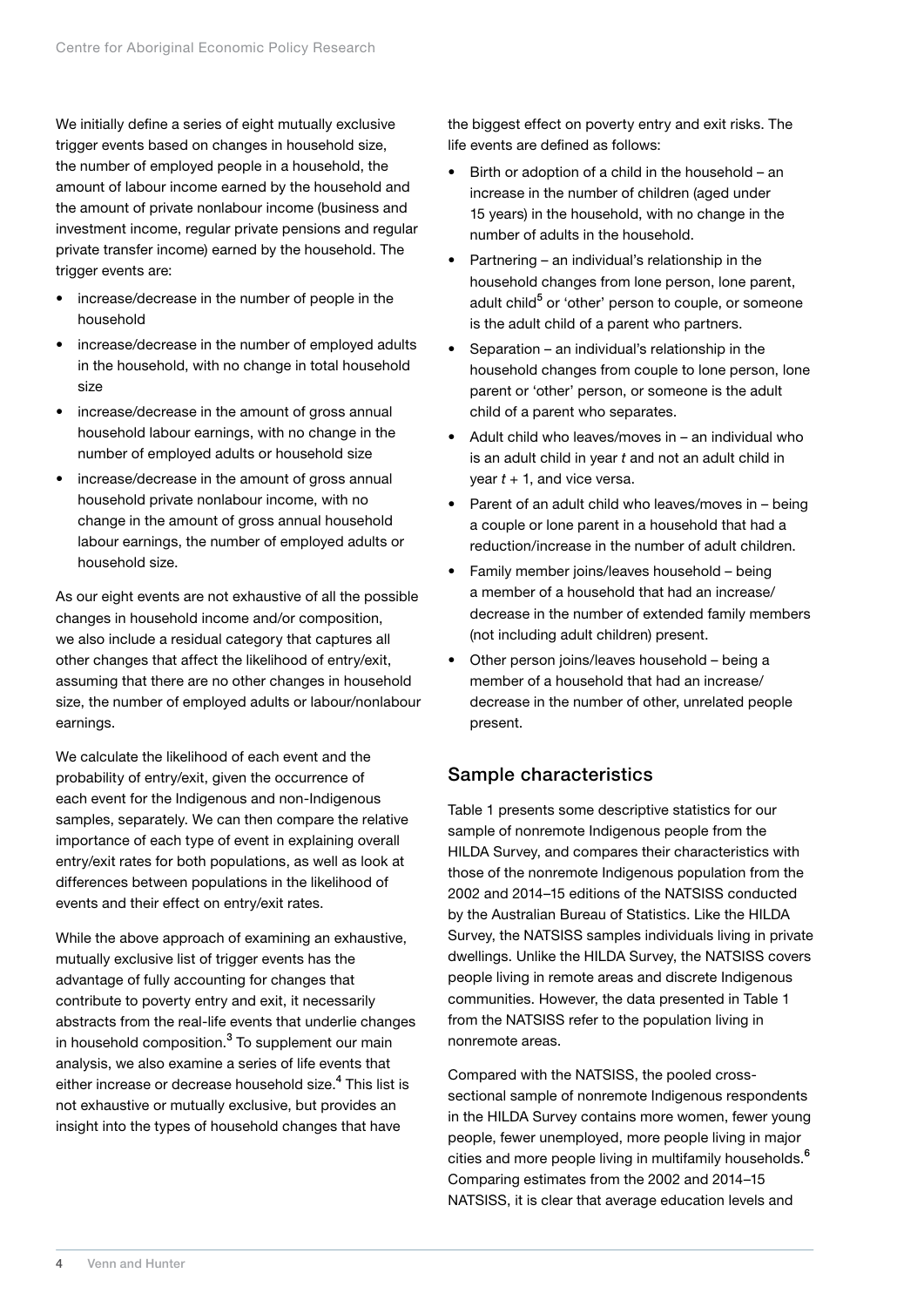<span id="page-10-0"></span>Table 1 Characteristics of HILDA Indigenous and non-Indigenous nonremote samples (% of sample unless otherwise stated)

|                                                                                        |                                       |                                               | Non-Indigenous       |                             |                                               |
|----------------------------------------------------------------------------------------|---------------------------------------|-----------------------------------------------|----------------------|-----------------------------|-----------------------------------------------|
|                                                                                        | <b>HILDA</b> nonremote                |                                               |                      | <b>NATSISS</b><br>nonremote | <b>HILDA</b> nonremote                        |
| <b>Characteristic</b>                                                                  | Pooled cross-section,<br>base 2003-14 | Analysis sample, <sup>a</sup><br>base 2003-14 | 2002                 | $2014 - 15$                 | Analysis sample, <sup>a</sup><br>base 2003-14 |
| Women                                                                                  | 54.0                                  | 55.2                                          | 52.4                 | 52.0                        | 50.9                                          |
| $15-24$ years                                                                          | 34.7                                  | 33.3                                          | 29.5                 | 32.0                        | 16.6                                          |
| $25-34$ years                                                                          | 21.3                                  | 20.8                                          | 25.0                 | 21.3                        | 17.1                                          |
| $35-44$ years                                                                          | 17.8                                  | 18.1                                          | 20.7                 | 17.0                        | 18.1                                          |
| $45-54$ years                                                                          | 12.6                                  | 13.2                                          | 13.8                 | 14.7                        | 17.6                                          |
| 55-64 years                                                                            | 6.6                                   | 7.1                                           | 6.8                  | 9.4                         | 14.5                                          |
| $65+$ years                                                                            | 7.0                                   | 7.5                                           | 4.3                  | 5.7                         | 16.1                                          |
| Average age (years)                                                                    | 35.0                                  | 35.6                                          | 34.7                 | 35.9                        | 44.6                                          |
| Couple only                                                                            | 10.8                                  | 11.2                                          | ä,                   | 11.9                        | 24.9                                          |
| Couple + children <sup>b</sup>                                                         | 35.4                                  | 36.2                                          | $\ddotsc$            | ä,                          | 44.1                                          |
| Couple + dependent<br>children <sup>c</sup>                                            |                                       |                                               | $\ddot{\phantom{0}}$ | 22.5                        | $\ldots$                                      |
| Lone parent + children <sup>b</sup>                                                    | 19.7                                  | 20.5                                          | Ω,                   | $\ddot{\phantom{a}}$        | 8.8                                           |
| Lone parent +<br>dependent children <sup>c</sup>                                       | ٠.                                    |                                               | $\ddot{\phantom{a}}$ | 11.4                        |                                               |
| Extended one-family<br>household <sup>d</sup>                                          | 15.3                                  | 13.9                                          | $\ddot{\phantom{a}}$ | .,                          | 6.4                                           |
| Extended one-family<br>household <sup>c</sup> (including<br>those with adult children) | ٠.                                    | $\ddotsc$                                     | $\ddot{\phantom{a}}$ | 35.7                        |                                               |
| Lone person                                                                            | 9.4                                   | 9.9                                           | $\ddot{\phantom{a}}$ | 11.3                        | 11.8                                          |
| Multifamily household                                                                  | 7.8                                   | 6.9                                           | $\ddot{\phantom{0}}$ | 4.0                         | 2.6                                           |
| Group household                                                                        | 1.7                                   | 1.5                                           | .,                   | 3.2                         | 1.3                                           |
| High school or less                                                                    | 68.6                                  | 68.2                                          | 70.6                 | 63.6                        | 49.3                                          |
| Diploma or certificate                                                                 | 24.0                                  | 24.1                                          | 24.6                 | 30.6                        | 28.5                                          |
| Tertiary qualification                                                                 | 7.3                                   | 7.7                                           | 4.0                  | 5.8                         | 22.2                                          |
| Employed <sup>e</sup>                                                                  | 48.9                                  | 49.5                                          | 44.1                 | 49.0                        | 63.3                                          |
| Unemployed                                                                             | 9.5                                   | 8.9                                           | 16.7                 | 11.7                        | 3.1                                           |
| Not in labour force                                                                    | 41.6                                  | 41.5                                          | 39.1                 | 39.3                        | 33.6                                          |
| Major city                                                                             | 51.4                                  | 51.6                                          | Ω.                   | 44.8                        | 72.3                                          |
| Inner regional                                                                         | 26.1                                  | 26.9                                          | ٠.                   | 27.5                        | 18.8                                          |
| Outer regional                                                                         | 22.5                                  | 21.4                                          | ٠.                   | 27.8                        | 8.9                                           |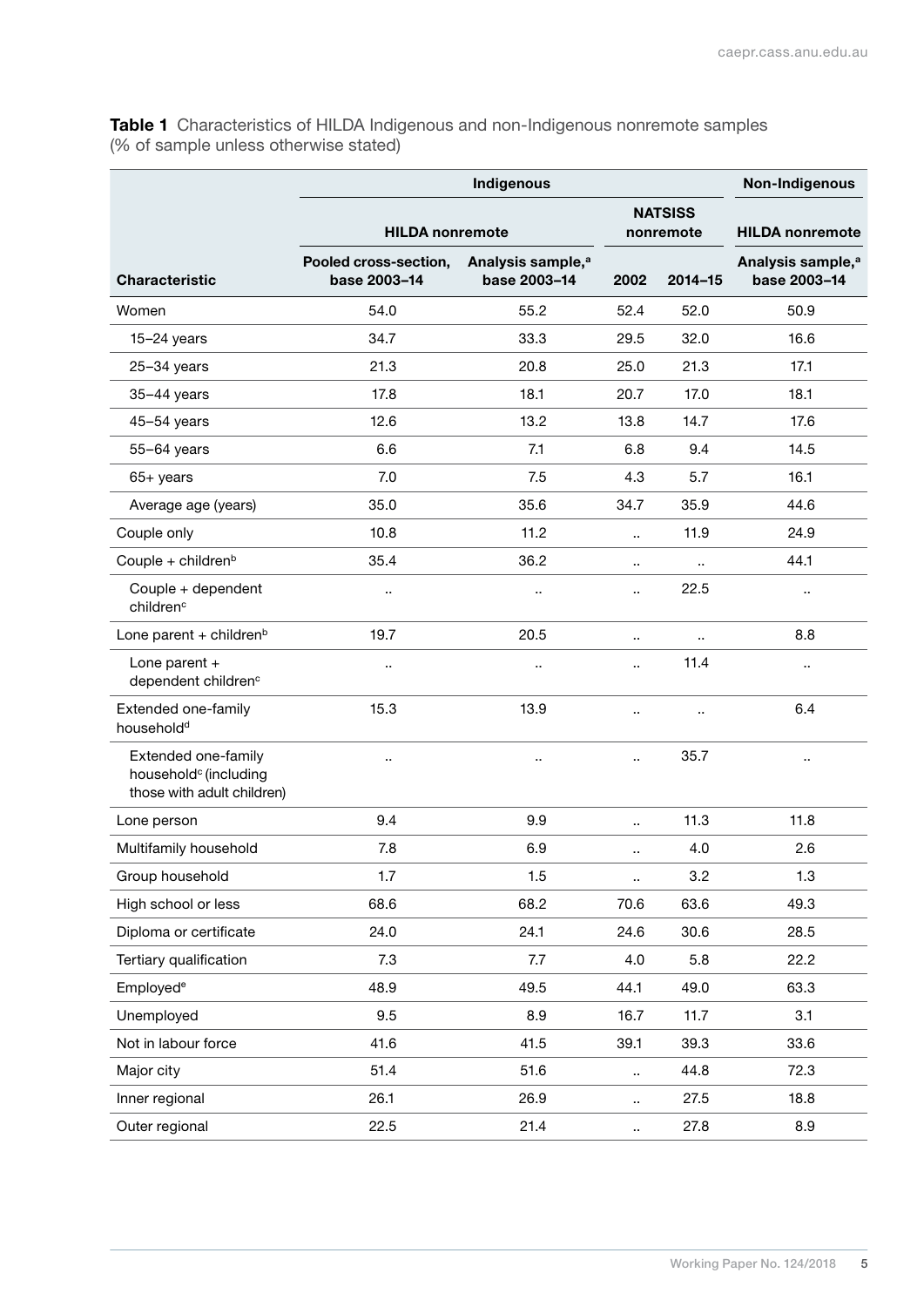#### <span id="page-11-0"></span>Table 1 *continued*

|                        |                                       | <b>Non-Indigenous</b>                         |      |                             |                                               |  |
|------------------------|---------------------------------------|-----------------------------------------------|------|-----------------------------|-----------------------------------------------|--|
|                        | <b>HILDA</b> nonremote                |                                               |      | <b>NATSISS</b><br>nonremote | <b>HILDA</b> nonremote                        |  |
| <b>Characteristic</b>  | Pooled cross-section,<br>base 2003-14 | Analysis sample, <sup>a</sup><br>base 2003-14 | 2002 | $2014 - 15$                 | Analysis sample, <sup>a</sup><br>base 2003-14 |  |
| Number of individuals  | 813                                   | 666                                           | 6802 | 5 644                       | 23 004                                        |  |
| Number of observations | 4 1 9 4                               | 3647                                          | 6802 | 5 644                       | 153 540                                       |  |

.. = comparable data not available

a A pooled sample of survey respondents, with two consecutive years of data required to calculate poverty transitions.

b Includes children aged under 15 years, dependent students and nondependent children.

c NATSISS household type information does not allow us to distinguish between couple/lone-parent households who have nondependent children and those with 'other' people present.

d Includes couple and lone parent families with extended family members or unrelated people living in the household.

e Includes Community Development Employment Projects participation in the 2002 NATSISS.

Sources: HILDA Survey; 2002 NATSISS, accessed through the Remote Access Data Laboratory; 2014–15 NATSISS, accessed through **TableBuilder** 

employment rates have increased. The HILDA Survey sample has education levels somewhere between the two NATSISS estimates (although with tertiary education levels higher than both) and employment rates at around the 2014–15 level. Except for geographical location, the differences in characteristics between the samples are relatively small, suggesting that the HILDA Survey nonremote sample is reasonably representative of the nonremote Indigenous population as measured by the NATSISS, but more urbanised.

As discussed above, the sample used in our analysis of poverty transitions contains pooled observations for all respondents for whom we can construct a two-year window of data. Attrition rates are higher for Indigenous than non-Indigenous people in the HILDA Survey and also tend to be higher for those who are poor than for those who are nonpoor (Figure 1), although the difference for the Indigenous sample is not statistically significant. However, despite relatively high attrition rates for the Indigenous sample, our analysis sample of Indigenous people is not substantially different to the pooled cross-sectional Indigenous sample (Table 1), with the main differences being that the analysis sample has fewer young people and more older people, as well as slightly more women.

# **Results**

### Poverty transitions

Figure 2 shows the incidence of year-to-year poverty transitions for the total population as well as for the population of working age (15–64 years). Around 14% of the nonremote Indigenous population enter income poverty from year to year. Among those who are poor, 38% exit income poverty by the following year. Entry and exit rates are very similar to the working-age population. Poverty entry rates are higher for Indigenous than non-Indigenous people. Exit rates among the total population are not statistically different by Indigenous status, but this is largely because of low exit rates among poor non-Indigenous people aged 65 years and over. Among the working-age population, exit rates are significantly lower for Indigenous than non-Indigenous people.

Although the levels are somewhat different, a similar pattern of entry and exit is evident when using alternative definitions of poverty (Table 2). Each year, between 9% and 16% of Indigenous adults enter poverty, and between around 25% and 50% of Indigenous people in poverty exit. Indigenous people have higher entry rates than non-Indigenous people regardless of the definition of poverty used, while exit rates are generally significantly lower, the exception being for the standard poverty threshold of 50% of median disposable income using either the modified OECD or square root of household size equivalence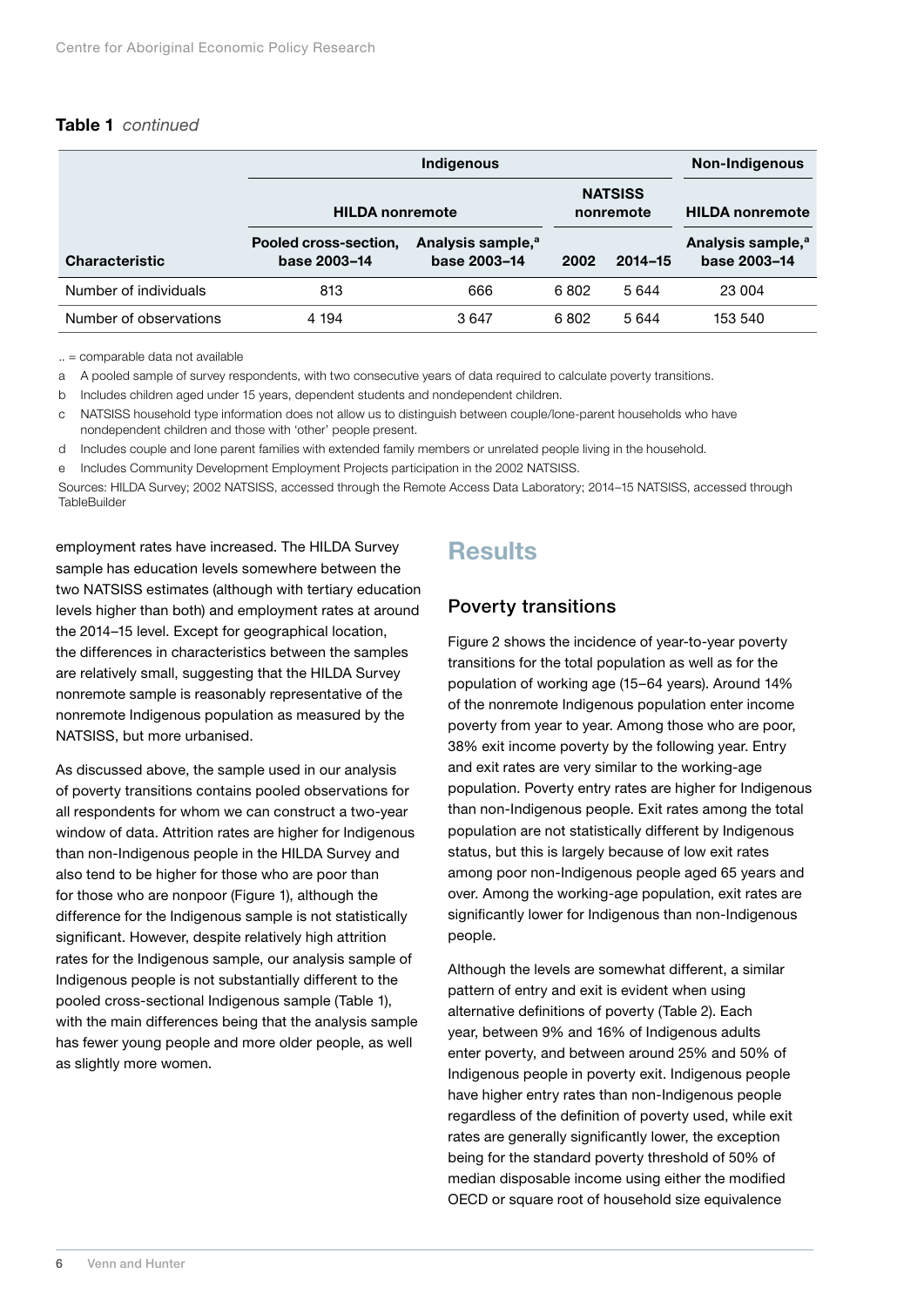

<span id="page-12-0"></span>**Figure 1** Year-to-year attrition rates for nonremote HILDA Survey sample by poverty status in year *t*

Notes:

- 1. Pooled sample with base years 2003–14.
- 2. Attrition rate is the proportion of the sample with nonmissing, nonnegative household equivalised disposable income in year *t* for whom there is no observation of household equivalised disposable income in year *t* + 1.
- 3. Poverty is defined as <50% median disposable equivalised household income.
- 4. Error bars show 95% confidence level around mean estimates.
- 5. Working-age population is aged 15–64 years.

Figure 2 Year-to-year poverty transitions (poverty defined as <50% median disposable equivalised household income) for nonremote population



Notes:

1. Pooled sample with base years 2003–14.

2. Error bars show 95% confidence level around mean estimates.

3. Working-age population is aged 15–64 years.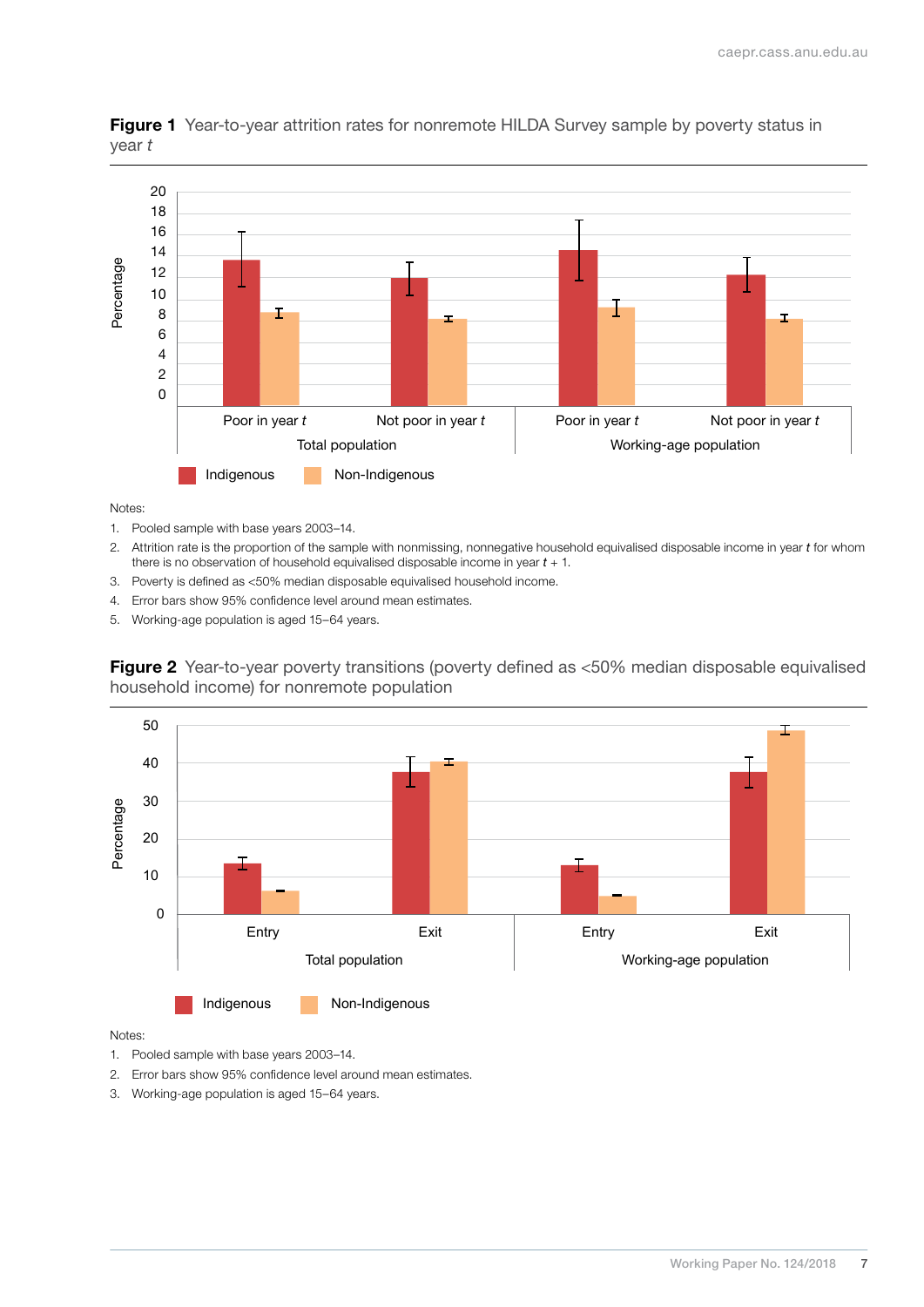<span id="page-13-0"></span>**Table 2** Year-to-year poverty transition rates among Indigenous and non-Indigenous adults in nonremote areas using different poverty thresholds and equivalence scales

| <b>Equivalence</b>   |                                    |                    | <b>Total population</b> |                  | <b>Working-age population</b> |                  |  |
|----------------------|------------------------------------|--------------------|-------------------------|------------------|-------------------------------|------------------|--|
| scale                | <b>Poverty threshold</b>           |                    | <b>Entry rate</b>       | <b>Exit rate</b> | <b>Entry rate</b>             | <b>Exit rate</b> |  |
| Modified             | 50% of median                      | Indigenous (%)     | 13.6                    | 37.8             | 13.0                          | 37.7             |  |
| OECD scale           | disposable income                  | Non-Indigenous (%) | 6.3                     | 40.4             | 5.1                           | 48.9             |  |
|                      |                                    | $P$ value          | 0.000                   | 0.208            | 0.000                         | 0.000            |  |
|                      | 50% of median                      | Indigenous (%)     | 14.6                    | 27.2             | 13.7                          | 27.1             |  |
|                      | gross income                       | Non-Indigenous (%) | 7.1                     | 31.3             | 5.8                           | 39.5             |  |
|                      |                                    | $P$ value          | 0.000                   | 0.016            | 0.000                         | 0.000            |  |
|                      | 60% of median<br>disposable income | Indigenous (%)     | 15.7                    | 25.1             | 14.5                          | 24.8             |  |
|                      |                                    | Non-Indigenous (%) | 8.0                     | 31.3             | 6.8                           | 39.1             |  |
|                      |                                    | $P$ value          | 0.000                   | 0.000            | 0.000                         | 0.000            |  |
|                      | 40% of median<br>disposable income | Indigenous (%)     | 8.9                     | 55.8             | 8.8                           | 56.1             |  |
|                      |                                    | Non-Indigenous (%) | 4.2                     | 65.7             | 3.3                           | 66.7             |  |
|                      |                                    | $P$ value          | 0.000                   | 0.000            | 0.000                         | 0.000            |  |
| Per capita           | 50% of median<br>disposable income | Indigenous (%)     | 11.0                    | 29.0             | 11.1                          | 28.3             |  |
| income               |                                    | Non-Indigenous (%) | 5.6                     | 50.7             | 4.9                           | 48.3             |  |
|                      |                                    | $P$ value          | 0.000                   | 0.000            | 0.000                         | 0.000            |  |
| Square root          | 50% of median                      | Indigenous (%)     | 13.0                    | 34.8             | 12.4                          | 34.8             |  |
| of household<br>size | disposable income                  | Non-Indigenous (%) | 6.4                     | 35.5             | 5.2                           | 45.1             |  |
|                      |                                    | $P$ value          | 0.000                   | 0.801            | 0.000                         | 0.000            |  |
| Old OECD             | 50% of median                      | Indigenous (%)     | 13.5                    | 35.6             | 13.0                          | 34.9             |  |
| scale                | disposable income                  | Non-Indigenous (%) | 6.1                     | 47.6             | 5.0                           | 50.3             |  |
|                      |                                    | P value            | 0.000                   | 0.000            | 0.000                         | 0.000            |  |

Notes:

1. Pooled sample with base years 2003–14.

2. All income measures are for household equivalised income.

3. Figures in bold are statistically significantly different from non-Indigenous estimates at 95% confidence level or higher.

4. *P* values are for a test of difference in means between Indigenous and non-Indigenous estimates.

5. Working-age population is aged 15–64 years.

scales, where the difference by Indigenous status for the total population is not statistically significant.

Using a less extreme poverty threshold (less than 60% of median income) increases Indigenous poverty entry rates slightly, but greatly reduces exit rates. This suggests that even when Indigenous people escape poverty defined using the 50% threshold, many move only just above the poverty line, thereby risking poverty re-entry. Indigenous exit rates from extreme poverty (defined as less than 40% of median income) are relatively lower than for non-Indigenous people,

indicating that the non-Indigenous poor sit closer to the poverty threshold.

Although the choice of equivalence scale does not seem to alter the main patterns of poverty entry and exit, it has a different effect for Indigenous and non-Indigenous people. Using a scale that assumes greater economies of size within the household or allocates greater weight to children increases entry rates for both the Indigenous and non-Indigenous samples, but has a different effect on exit rates, which increase for the Indigenous sample and decrease for the non-Indigenous sample.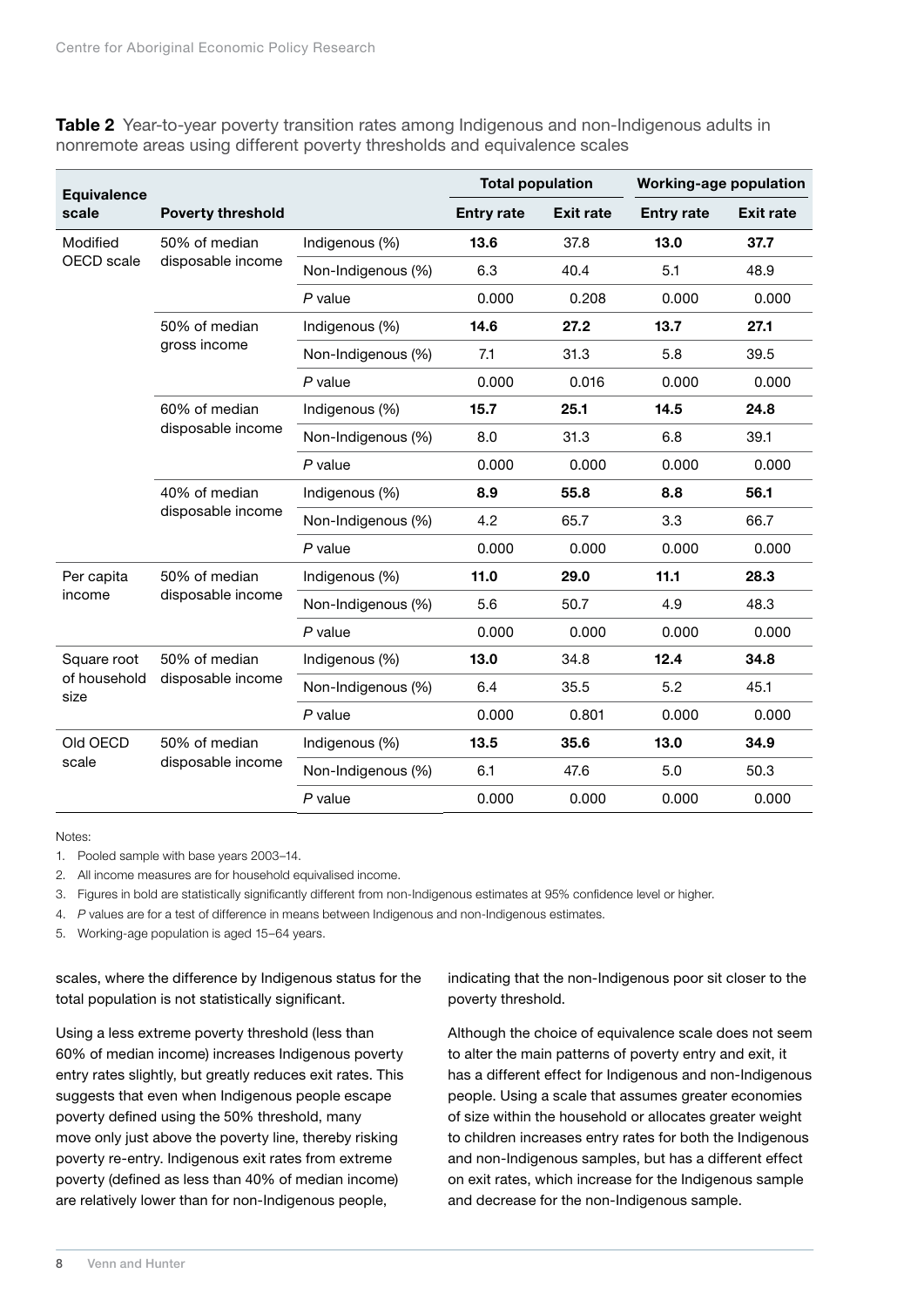<span id="page-14-0"></span>One reason that poverty entry rates are likely to be higher, on average, for Indigenous than non-Indigenous people is that Indigenous people have lower average incomes and so more are close to the poverty threshold. Among those who are not poor in year *t*, 39% of Indigenous people have household income in the bottom 40% of the distribution, compared with 27% of non-Indigenous people. Therefore, a uniform reduction in income is likely to push more Indigenous than non-Indigenous people below the poverty threshold, all other things being equal.

Figure 3 shows the proportion of nonpoor people who enter poverty between year  $t$  and year  $t + 1$  by the decile of their household equivalised disposable income in year *t*. In the three deciles from which most poverty entries come (deciles 2–4 of the income distribution make up 76% of Indigenous and 72% of non-Indigenous poverty entries), Indigenous people have significantly higher poverty entry rates than non-Indigenous people.<sup>[7](#page-30-6)</sup> This suggests that there is something more than simply differences in income distribution driving differences in poverty entry rates between Indigenous and non-Indigenous people. To examine the impact of differences in the income distribution on poverty entry rates in more detail, entry rates in the next section are analysed

separately for the whole population, the working-age population and the low-income working-age population, defined as individuals aged 15–64 years with household equivalised disposable income in the bottom 40% of the income distribution.

### Trigger events and poverty entry

The previous section has shown that around 14% of Indigenous people enter poverty from one year to the next. This section will consider the relative importance of trigger events in contributing to poverty entries for those who were not in poverty in year *t*.

Table 3 shows the contribution of various trigger events to poverty entries. Two factors account for more than half of all poverty entries by Indigenous people. First, 18–19% of those who are nonpoor in any year experience a decrease in household size, and, of those, around 25% of the total population and 40% of the lowincome working-age population will move into poverty. Decreases in household size account for 29–36% of all entries into poverty by Indigenous people.<sup>[8](#page-30-7)</sup>

Second, 17% of all nonpoor Indigenous people will experience a reduction in labour income not



Figure 3 Poverty entry rates from *t* to *t* + 1 among nonpoor, nonremote population by decile of disposable equivalised household income in year *t*

#### Notes:

- 1. Pooled sample with base years 2003–14.
- 2. Poverty is defined as <50% of median disposable equivalised household income.
- 3. Error bars show 95% confidence level around mean estimates.
- 4. Income deciles are calculated for the total (Indigenous and non-Indigenous) sample.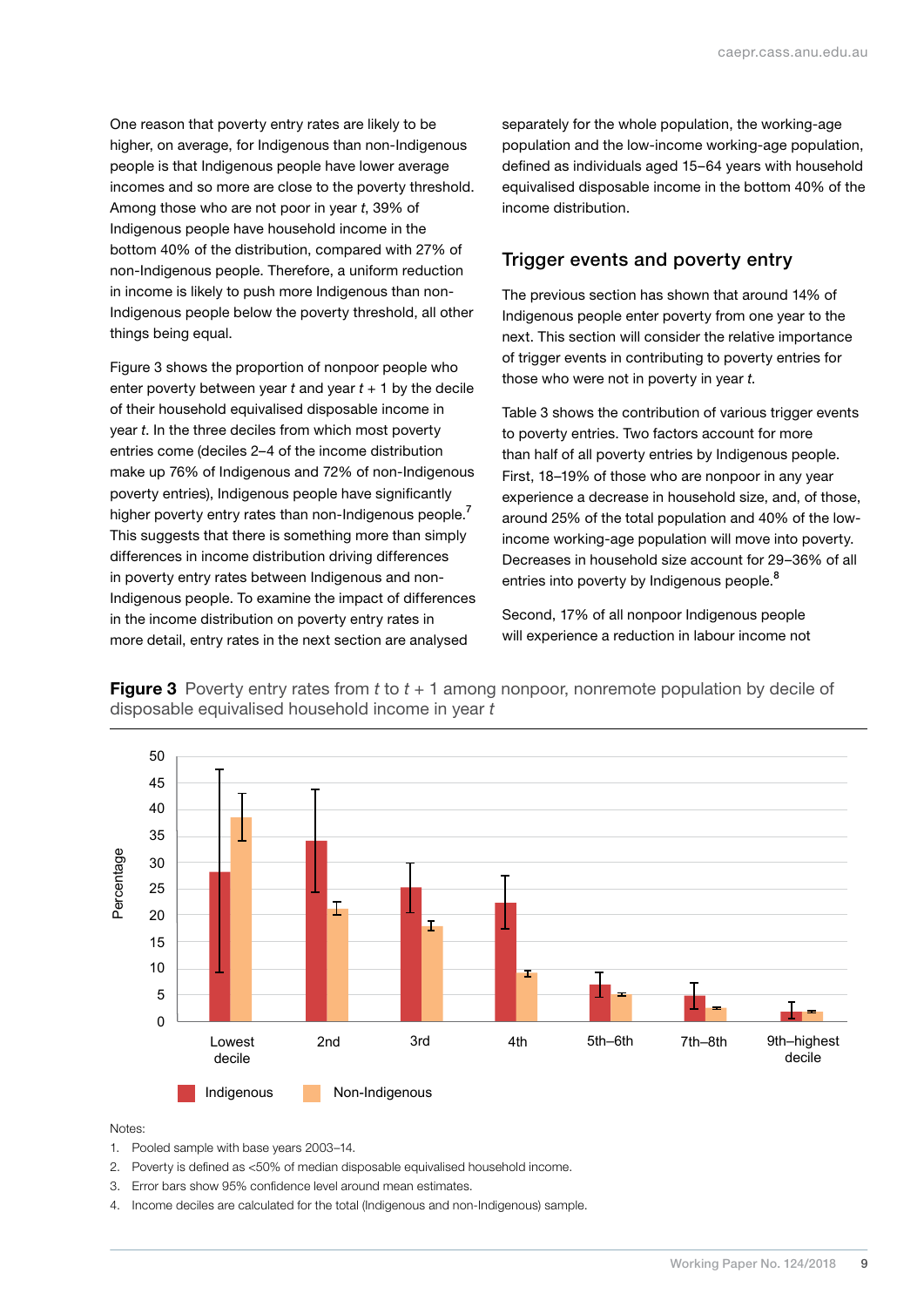|                                                    |                   | <b>Total population</b> |                                |                                        | <b>Working-age population</b> |                                |                         | Low-income<br>working-age population |                                |                         |
|----------------------------------------------------|-------------------|-------------------------|--------------------------------|----------------------------------------|-------------------------------|--------------------------------|-------------------------|--------------------------------------|--------------------------------|-------------------------|
|                                                    |                   | Indig-<br>enous<br>(%)  | Non-<br>Indig-<br>enous<br>(%) | $\boldsymbol{P}$<br>value <sup>a</sup> | Indig-<br>enous<br>(%)        | Non-<br>Indig-<br>enous<br>(%) | P<br>value <sup>a</sup> | Indig-<br>enous<br>(%)               | Non-<br>Indig-<br>enous<br>(%) | P<br>value <sup>a</sup> |
| Entry probability:<br>$Pr(poor_t + 1   nonpoor_t)$ |                   | 13.6                    | 6.3                            | 0.000                                  | 13.0                          | 5.1                            | 0.000                   | 25.6                                 | 12.9                           | 0.000                   |
| Increase in                                        | Pr(event)         | 12.3                    | 7.6                            | 0.000                                  | 12.8                          | 8.4                            | 0.000                   | 13.2                                 | 9.1                            | 0.001                   |
| household<br>size                                  | Pr(entry   event) | 9.4                     | 4.2                            | 0.002                                  | 9.6                           | 4.1                            | 0.001                   | 19.0                                 | 12.1                           | 0.061                   |
|                                                    | % of all entries  | 8.5                     | 5.1                            |                                        | 9.5                           | 6.8                            |                         | 9.9                                  | 8.6                            |                         |
| Decrease in                                        | Pr(event)         | 17.7                    | 11.7                           | 0.000                                  | 18.3                          | 12.6                           | 0.000                   | 19.1                                 | 11.7                           | 0.000                   |
| household<br>size                                  | Pr(entry   event) | 27.7                    | 12.9                           | 0.000                                  | 26.5                          | 11.8                           | 0.000                   | 41.0                                 | 25.9                           | 0.001                   |
|                                                    | % of all entries  | 36.2                    | 24.0                           |                                        | 37.4                          | 29.4                           |                         | 30.6                                 | 23.6                           |                         |
| Increase in<br>employed<br>peopleb                 | Pr(event)         | 10.9                    | 10.5                           | 0.652                                  | 11.2                          | 11.5                           | 0.745                   | 12.5                                 | 14.9                           | 0.134                   |
|                                                    | Pr(entry event)   | 11.4                    | 5.0                            | 0.037                                  | 11.7                          | 4.7                            | 0.024                   | 23.1                                 | 10.2                           | 0.045                   |
|                                                    | % of all entries  | 9.1                     | 8.4                            |                                        | 10.1                          | 10.6                           |                         | 11.3                                 | 11.9                           |                         |
| Decrease in                                        | Pr(event)         | 7.8                     | 7.9                            | 0.936                                  | 7.9                           | 8.1                            | 0.784                   | 8.1                                  | 8.2                            | 0.947                   |
| employed<br>peopleb                                | Pr(entry event)   | 10.6                    | 5.7                            | 0.026                                  | 11.1                          | 5.2                            | 0.010                   | 24.1                                 | 12.2                           | 0.027                   |
|                                                    | % of all entries  | 6.1                     | 7.1                            |                                        | 6.8                           | 8.3                            |                         | 7.7                                  | 7.8                            |                         |
| Increase                                           | Pr(event)         | 27.2                    | 32.8                           | 0.000                                  | 27.9                          | 35.6                           | 0.000                   | 22.3                                 | 32.4                           | 0.000                   |
| in labour<br>income <sup>c</sup>                   | Pr(entry event)   | 0.8                     | 1.0                            | 0.552                                  | 0.8                           | 0.9                            | 0.792                   | 2.5                                  | 3.3                            | 0.507                   |
|                                                    | % of all entries  | 1.6                     | 5.1                            |                                        | 1.7                           | 6.3                            |                         | 2.2                                  | 8.2                            |                         |
| Decrease                                           | Pr(event)         | 16.8                    | 17.9                           | 0.198                                  | 16.6                          | 18.7                           | 0.021                   | 13.0                                 | 13.1                           | 0.917                   |
| in labour<br>income <sup>c</sup>                   | Pr(entry event)   | 15.9                    | 6.8                            | 0.000                                  | 14.7                          | 6.4                            | 0.000                   | 36.0                                 | 20.4                           | 0.003                   |
|                                                    | % of all entries  | 19.7                    | 19.2                           |                                        | 18.8                          | 23.5                           |                         | 18.3                                 | 20.8                           |                         |
| Increase                                           | Pr(event)         | 1.8                     | 4.8                            | 0.000                                  | 1.3                           | 2.0                            | 0.002                   | 2.7                                  | 4.2                            | 0.006                   |
| in other<br>private                                | Pr(entry   event) | 16.3                    | 5.6                            | 0.072                                  | 14.3                          | 4.8                            | 0.079                   | 16.6                                 | 7.8                            | 0.165                   |
| incomed                                            | % of all entries  | 2.2                     | 4.2                            |                                        | 1.4                           | 1.8                            |                         | 1.8                                  | 2.6                            |                         |
| Decrease                                           | Pr(event)         | 2.5                     | 5.4                            | 0.000                                  | 1.6                           | 2.1                            | 0.078                   | 3.5                                  | 3.8                            | 0.628                   |
| in other<br>private                                | Pr(entry   event) | 36.5                    | 24.2                           | 0.058                                  | 42.1                          | 21.0                           | 0.013                   | 48.9                                 | 34.0                           | 0.132                   |
| incomed                                            | % of all entries  | 6.9                     | 20.6                           |                                        | 5.3                           | 8.8                            |                         | 6.7                                  | 10.2                           |                         |
| Other<br>entries                                   | % of all entries  | 9.6                     | 6.3                            |                                        | 9.1                           | 4.5                            |                         | 11.6                                 | 6.4                            |                         |

<span id="page-15-0"></span>Table 3 Trigger events contributing to poverty entry among nonremote population, by Indigenous status

a *P* value from a test of difference of means between non-Indigenous and Indigenous samples.

b No change in household size.

c No change in the number of employed people in the household or in household size.

d No change in labour income, in the number of employed people in the household or in household size.

Notes:

1. Pooled sample with base years 2003–14.

2. Poverty is defined as living in a household with equivalised disposable household income below 50% of the median.

3. Figures in bold are statistically significantly different from non-Indigenous estimates at the 95% confidence level or higher.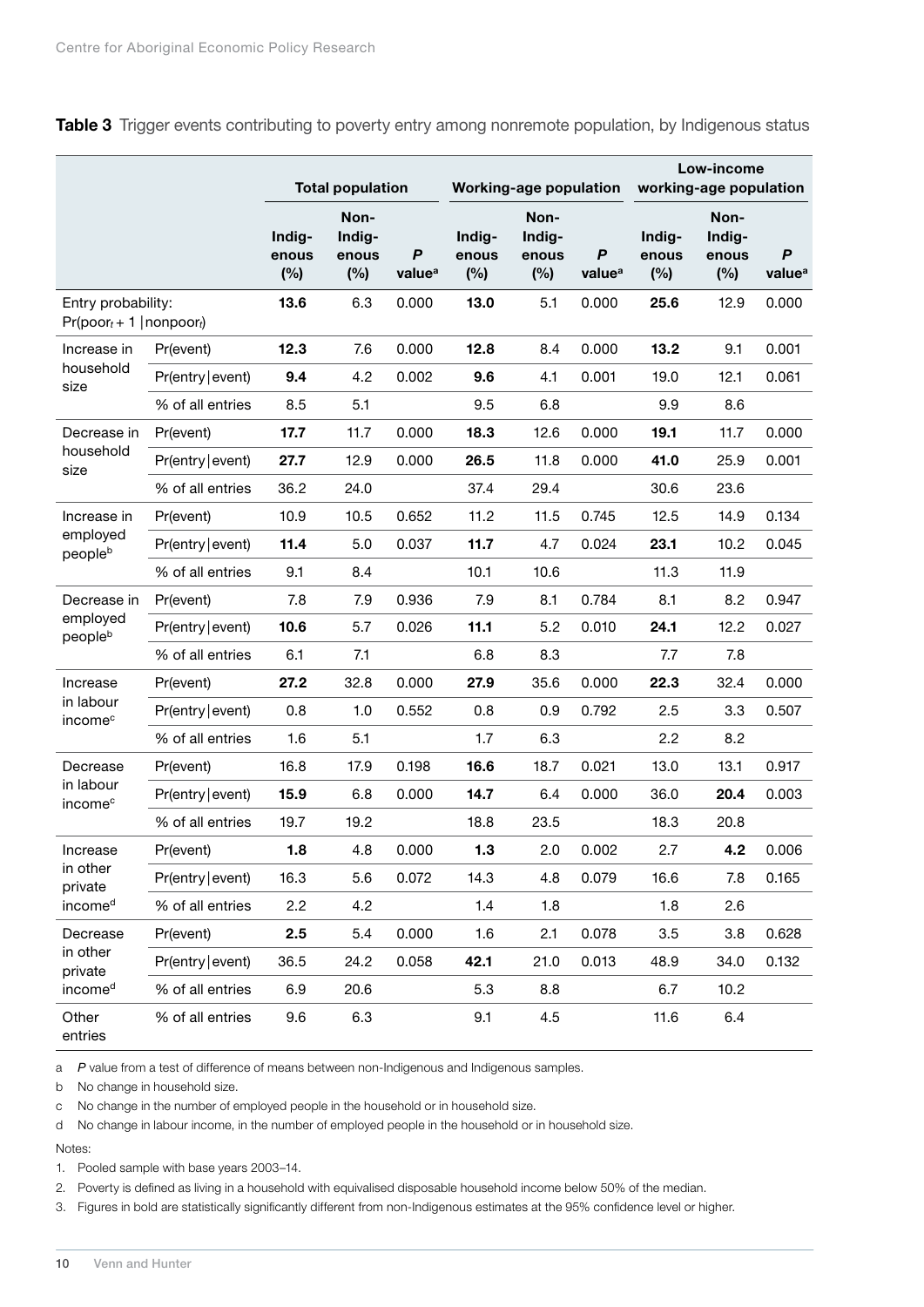accompanied by a change in either household size or the number of people employed in their household. Around 15% of Indigenous people experiencing falling labour income will enter poverty, with such changes accounting for almost 20% of all poverty entries. Decreases in labour income are less common among the low-income working-age population, possibly because they are less likely to be employed (and have labour income) in the first place. However, low-income people experiencing falling labour income are more than twice as likely as the total Indigenous population to enter poverty. By contrast, increases in labour income seem to be protective against poverty entry. More than one-quarter of nonpoor Indigenous people experience an increase in labour income (i.e. the increase is not accompanied by a change in household size or the number of people employed) and only 1–2% of these will enter poverty.<sup>[9](#page-30-8)</sup>

Changes in the number of people in the household who are employed (in households where there is no overall change in household size) account for around 15–18% of poverty entries by Indigenous people. Somewhat counterintuitively, increases and decreases in the number of people employed carry with them a similar risk of poverty entry (11% among the total population, increasing to around 24% for the low-income working age population). It may be that changes in the number of people employed are sufficiently offset by changes in other sources of income, so that total income is relatively unchanged.

The incidence of changes in other private income among the Indigenous sample is low, but decreases carry a high poverty entry risk: 37–49% of those who experience a fall in other private income enter poverty.

Comparing the Indigenous and non-Indigenous samples, several results are worthy of note. First, Indigenous people are significantly more likely to enter poverty after experiencing most types of trigger event, with the poverty entry risk for Indigenous people typically around twice that for non-Indigenous people. As discussed in the previous section, this is likely to be, in part, because Indigenous people have lower average incomes than non-Indigenous people so require a smaller change to income or household composition to push them over the poverty threshold. However, the difference in poverty entry risk between Indigenous and non-Indigenous people is only slightly ameliorated when the sample is restricted to those in the bottom 40% of the income distribution.

Second, Indigenous people are much more likely than non-Indigenous people to experience events relating to changes in household size. Only 19–21% of non-Indigenous people experience a change in household size from year-to-year compared with 30–32% of Indigenous people. In particular, Indigenous people are about 1.5 times more likely to experience a decrease in household size, the event associated with the highest risk of poverty entry except decreases in private income for both Indigenous and non-Indigenous people. As a result, a much larger share of poverty entries for Indigenous people are attributable to changes in household size (41–47%) compared with non-Indigenous people (29–36%).

By contrast, Indigenous people are significantly less likely than non-Indigenous people to experience events relating to changes in income – both increases and decreases – that are not linked to changes in either household size or the number of people employed in their household. This may reflect their lower average reliance on wages/salaries and other private income than non-Indigenous people (Howlett et al. 2016). The residual category ('other entries') accounts for the larger proportion of poverty entries for Indigenous compared with non-Indigenous people. This category is likely to largely capture changes in welfare payments that are not accompanied by changes in household size, labour force participation or private income.

The trigger event contributing the most to the difference between Indigenous and non-Indigenous poverty entry rates comes from differences in the incidence and effect of changes to household size, with household size changes contributing to more than 3 times as many poverty entries for Indigenous as for non-Indigenous people (Figure 4). As discussed above, this is due to both a higher incidence of household size changes among the Indigenous population and a higher risk of poverty entry for those experiencing household size changes. The importance of household size changes in triggering poverty entries for Indigenous people is robust to alternative equivalence scales (see Figure A1 in the Appendix), so does not appear to be driven by our choice of equivalence scale.

Changes in employment trigger more than twice as many poverty entries for Indigenous than non-Indigenous people, due to the higher risk of poverty entry for Indigenous people experiencing changes in household employment rather than the probability of the event itself. The difference in contribution of events relating to changes in income is smaller. This is because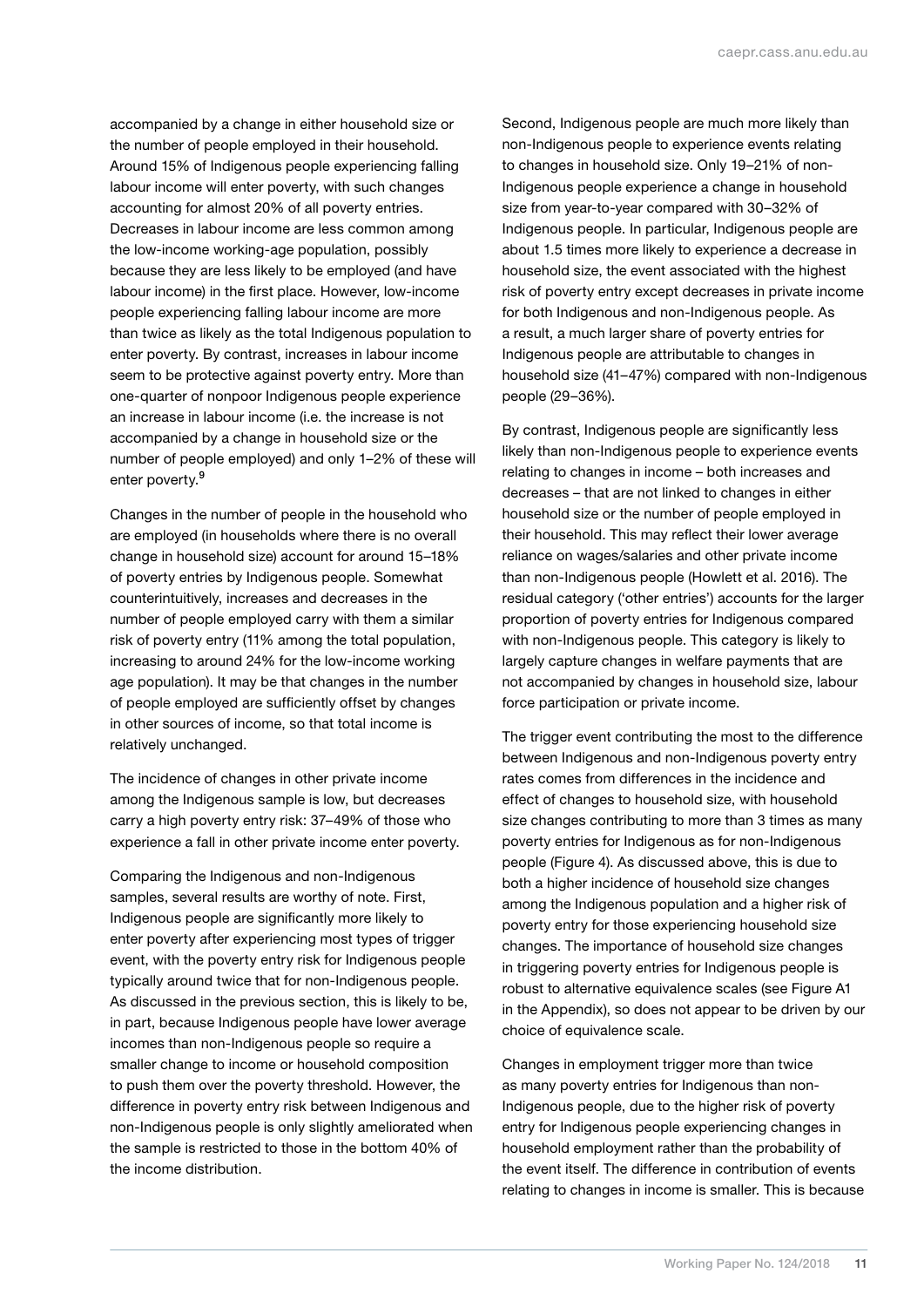

<span id="page-17-0"></span>

Note: Pooled sample with base years 2003–14.

while Indigenous people are less likely to experience such events, they typically have a higher risk of poverty entry if they do.

Figure 5 shows differences by gender, age and education in the contribution of each type of trigger event to poverty entry rates for Indigenous people. Overall, Indigenous women have higher poverty entry rates than men, young Indigenous people have higher entry rates than older people (although this difference is not statistically significant) and those Indigenous Australians who have completed Year 12 or a postschool qualification have lower entry rates than those with lower educational attainment.

The higher entry rate for women is largely driven by two factors. First, women are significantly more likely to experience changes in household size than men and have a higher risk of poverty entry if they do. Second, women have a significantly higher risk of poverty entry than men if they experience changes in labour income. By contrast, age differentials in poverty entry rates are due mainly to the higher risk that young people will experience certain trigger events (changes in household size and employment) rather than a higher risk of poverty entry after experiencing trigger events.

Those with Year 12 or higher education experience most trigger events at a similar rate as those without Year 12, but education greatly reduces the risk of poverty entry after each type of trigger event. Having Year 12 also significantly increases the likelihood of experiencing positive changes in labour income.

### Trigger events and poverty exits

Table 4 shows the contribution of trigger events to poverty exit rates for those who were in poverty in year *t*. The single biggest contributor to Indigenous poverty exit rates is decreases in household size between waves. Around 37–40% of Indigenous people in poverty experience a decrease in household size, and more than half of these will exit poverty. In total, decreases in household size contribute to 44–47% of all poverty exits for the Indigenous sample. A further third of exits are accounted for by increases in either labour income or the number of workers in the household. More than 70% of people experiencing one of these labour market events in their household will exit poverty. The relative importance of household size changes and other events in triggering poverty exits is robust to using different equivalent scales (see Figure A2 in the Appendix).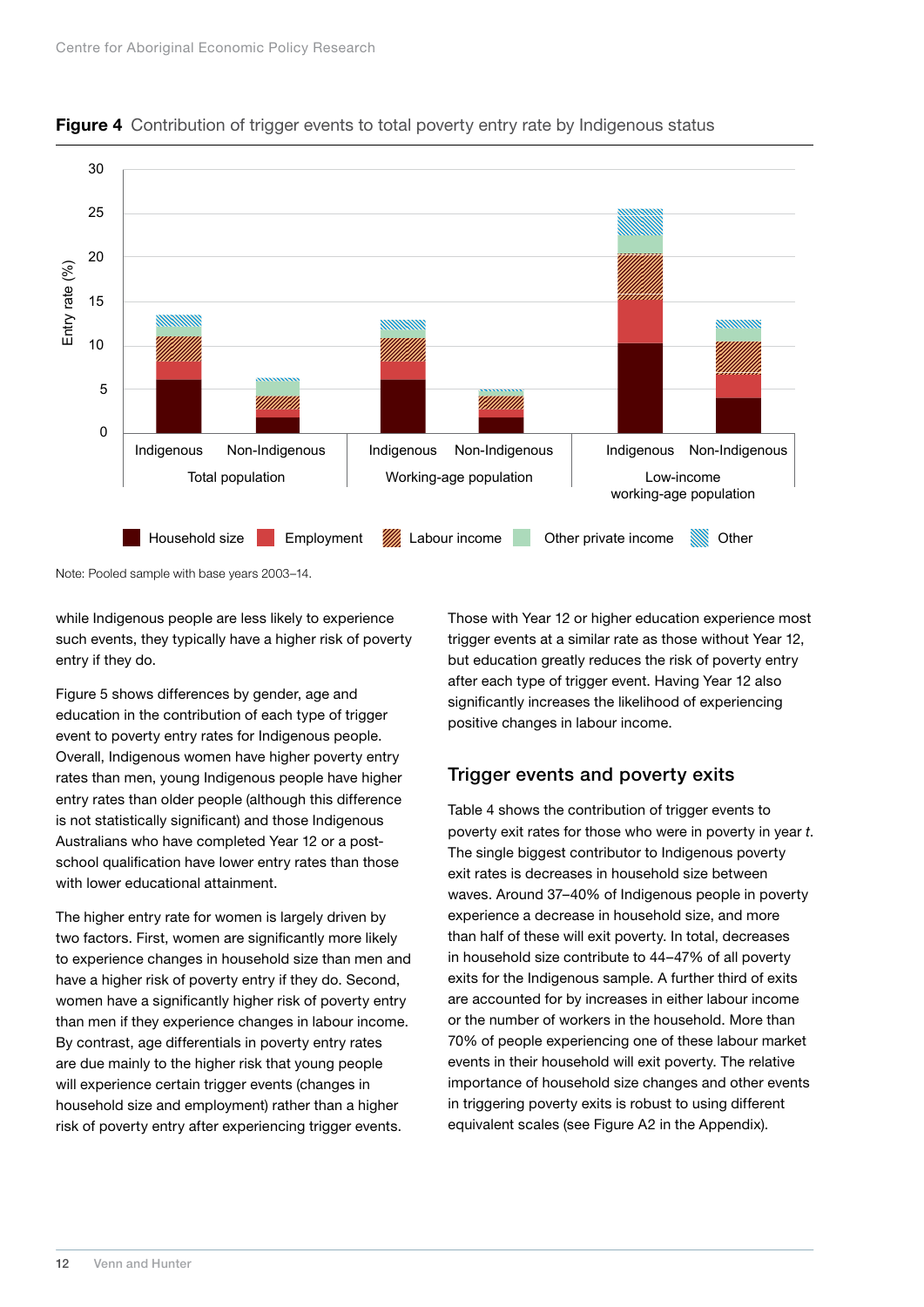

<span id="page-18-0"></span>**Figure 5** Contribution of trigger events to total poverty entry rate for Indigenous people, by gender, age and highest educational attainment

Notes:

1. Pooled sample with base years 2003–14.

2. Educational attainment excludes those who are currently studying.

3. Error bars show 95% confidence intervals around mean estimates of entry rates.

Comparing the Indigenous and non-Indigenous samples, we see that changes in household size are again more common among the Indigenous sample, but they are less likely to lead to poverty exit than for non-Indigenous people. For example, around 55% of Indigenous people in poverty who experience a decrease in household size exit poverty, compared with around 70% of non-Indigenous people. As a result, the overall contribution of changes in household size to exit rates is similar for Indigenous and non-Indigenous people.

The incidence of increases in the number of workers per household is similar for Indigenous and non-Indigenous people, but result in a higher chance of poverty exit for Indigenous people (although this difference is only marginally significant). However, non-Indigenous people are more likely to exit poverty after experiencing an increase in labour income: around three-quarters of non-Indigenous people will exit poverty after experiencing an increase in labour income compared with around 60% of Indigenous people.

Indigenous people are far less likely to experience changes in private income than non-Indigenous people. This is partly explained by the age distribution of the

non-Indigenous sample – with those of retirement age having more private nonlabour income (e.g. from superannuation) than those of working age – but the effect is still evident within the working-age population. Increases in private income are significantly less likely to result in poverty exit for Indigenous people: around 22–24% of Indigenous people experiencing increases in private income exit poverty compared with 47–52% of non-Indigenous people.

Among the total population in poverty in year *t*, exit rates are similar for Indigenous and non-Indigenous people, with higher exits attributable to family composition and labour income changes for Indigenous people offset by a smaller contribution from other private income (Figure 6). The higher exit rate for workingage non-Indigenous than Indigenous people results from a slightly larger number of exits for all the events examined. As discussed above, this is due to both an increased likelihood of particular events for non-Indigenous people (e.g. changes in the number of workers or other private income) as well as a higher likelihood of exit among those who experience particular events (e.g. changes in household size, the number of workers and other private income).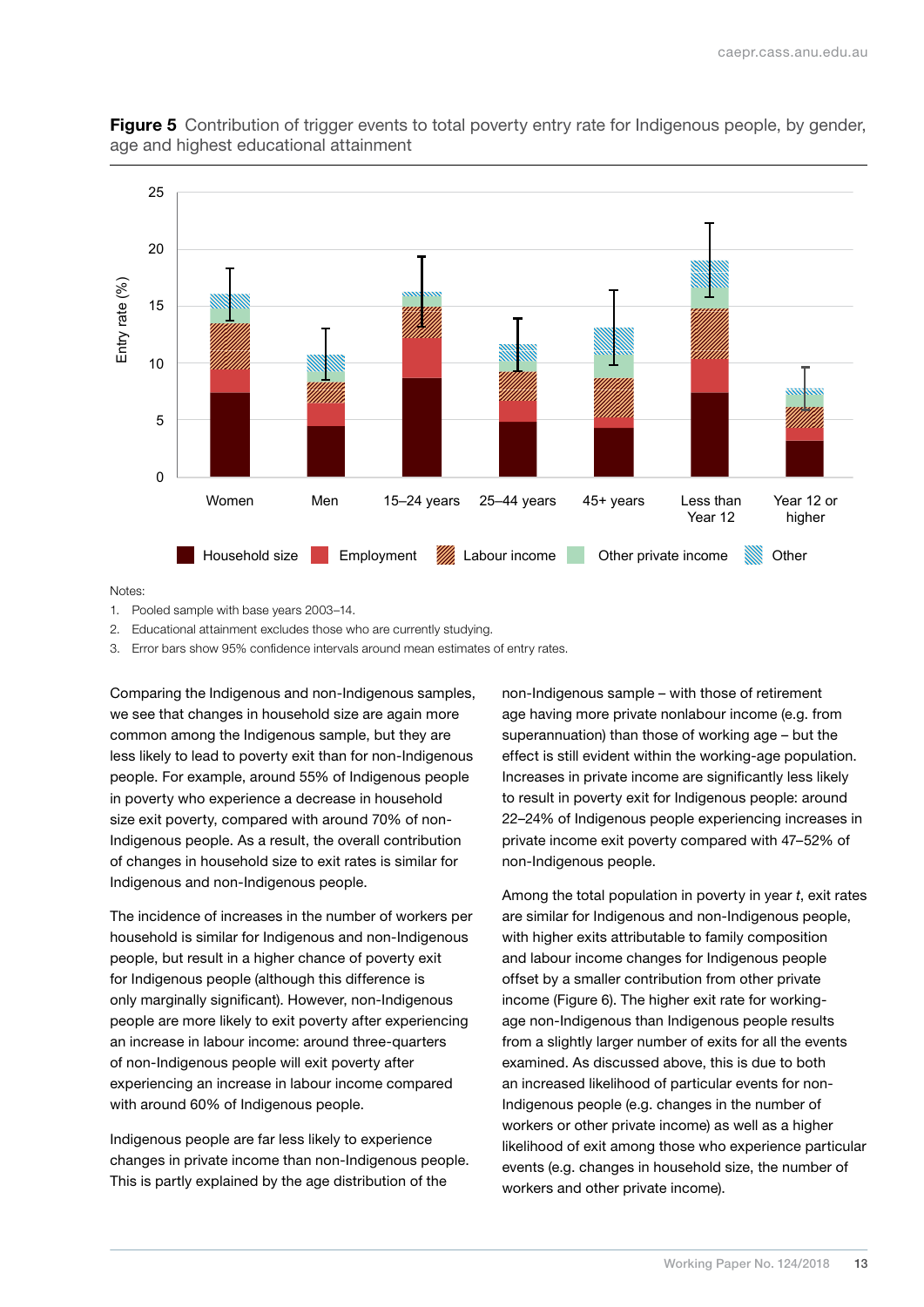|                                                |                |                     | <b>Total population</b>    |                                        |                     | <b>Working-age population</b> |                         |
|------------------------------------------------|----------------|---------------------|----------------------------|----------------------------------------|---------------------|-------------------------------|-------------------------|
|                                                |                | Indig-<br>enous (%) | Non-Indig-<br>enous $(\%)$ | $\boldsymbol{P}$<br>value <sup>a</sup> | Indig-<br>enous (%) | Non-Indig-<br>enous $(\%)$    | P<br>value <sup>a</sup> |
| Exit probability: $Pr(nonpoor_{t+1}   poor_t)$ |                | 37.8                | 40.4                       | 0.208                                  | 37.7                | 48.9                          | 0.000                   |
| Increase in household                          | Pr(event)      | 17.8                | 6.7                        | 0.000                                  | 19.2                | 10.4                          | 0.000                   |
| size                                           | Pr(exit event) | 44.1                | 68.4                       | 0.000                                  | 42.4                | 67.8                          | 0.000                   |
|                                                | % of all exits | 20.8                | 11.4                       |                                        | 21.6                | 14.4                          |                         |
| Decrease in                                    | Pr(event)      | 19.9                | 6.8                        | 0.000                                  | 22.5                | 9.7                           | 0.000                   |
| household size                                 | Pr(exit event) | 35.0                | 47.9                       | 0.012                                  | 33.9                | 53.1                          | 0.000                   |
|                                                | % of all exits | 18.4                | 8.1                        |                                        | 20.2                | 10.6                          |                         |
| Increase in employed                           | Pr(event)      | 8.6                 | 8.2                        | 0.634                                  | 9.6                 | 12.7                          | 0.008                   |
| peopleb                                        | Pr(exit event) | 61.5                | 55.4                       | 0.295                                  | 63.8                | 54.9                          | 0.045                   |
|                                                | % of all exits | 14.0                | 11.2                       |                                        | 16.2                | 14.2                          |                         |
| Decrease in employed                           | Pr(event)      | 4.8                 | 5.1                        | 0.827                                  | 4.1                 | 7.1                           | 0.000                   |
| peopleb                                        | Pr(exit event) | 45.8                | 54.1                       | 0.519                                  | 32.4                | 56.9                          | 0.002                   |
|                                                | % of all exits | 5.9                 | 6.8                        |                                        | $3.5\,$             | 8.3                           |                         |
| Increase in labour                             | Pr(event)      | 14.2                | 13.9                       | 0.856                                  | 14.7                | 21.0                          | 0.000                   |
| income <sup>c</sup>                            | Pr(exit event) | 61.5                | 74.5                       | 0.025                                  | 57.7                | 74.1                          | 0.009                   |
|                                                | % of all exits | 23.0                | 25.5                       |                                        | 22.4                | 31.9                          |                         |
| Decrease in labour                             | Pr(event)      | 5.2                 | 4.9                        | 0.775                                  | 5.9                 | 7.0                           | 0.268                   |
| income <sup>c</sup>                            | Pr(exit event) | 28.8                | 32.7                       | 0.610                                  | 29.1                | 32.9                          | 0.619                   |
|                                                | % of all exits | 4.0                 | 4.0                        |                                        | 4.6                 | 4.7                           |                         |
| Increase in other                              | Pr(event)      | 6.4                 | 19.1                       | 0.000                                  | 4.9                 | 9.1                           | 0.000                   |
| private income <sup>d</sup>                    | Pr(exit event) | 25.2                | 45.8                       | 0.001                                  | 27.7                | 50.8                          | 0.003                   |
|                                                | % of all exits | 4.3                 | 21.7                       |                                        | 3.6                 | 9.5                           |                         |
| Decrease in other                              | Pr(event)      | 2.5                 | 12.5                       | 0.000                                  | 2.0                 | 5.3                           | 0.000                   |
| private income <sup>d</sup>                    | Pr(exit event) | 19.3                | 14.3                       | 0.616                                  | 5.2                 | 12.6                          | 0.074                   |
|                                                | % of all exits | 1.3                 | 4.4                        |                                        | 0.3                 | 1.4                           |                         |
| Other exits                                    | % of all exits | 8.4                 | 7.0                        |                                        | 7.7                 | $5.0\,$                       |                         |

#### <span id="page-19-0"></span>Table 4 Trigger events contributing to poverty exits among nonremote population

a *P* value from a test of difference of means between non-Indigenous and Indigenous samples.

b No change in household size.

c No change in the number of employed people in the household or in household size.

d No change in labour income, in the number of employed people in the household or in household size.

Notes:

1. Pooled sample with base years 2003–14.

2. Figures in bold are statistically significantly different from non-Indigenous estimates at 95% confidence level or higher.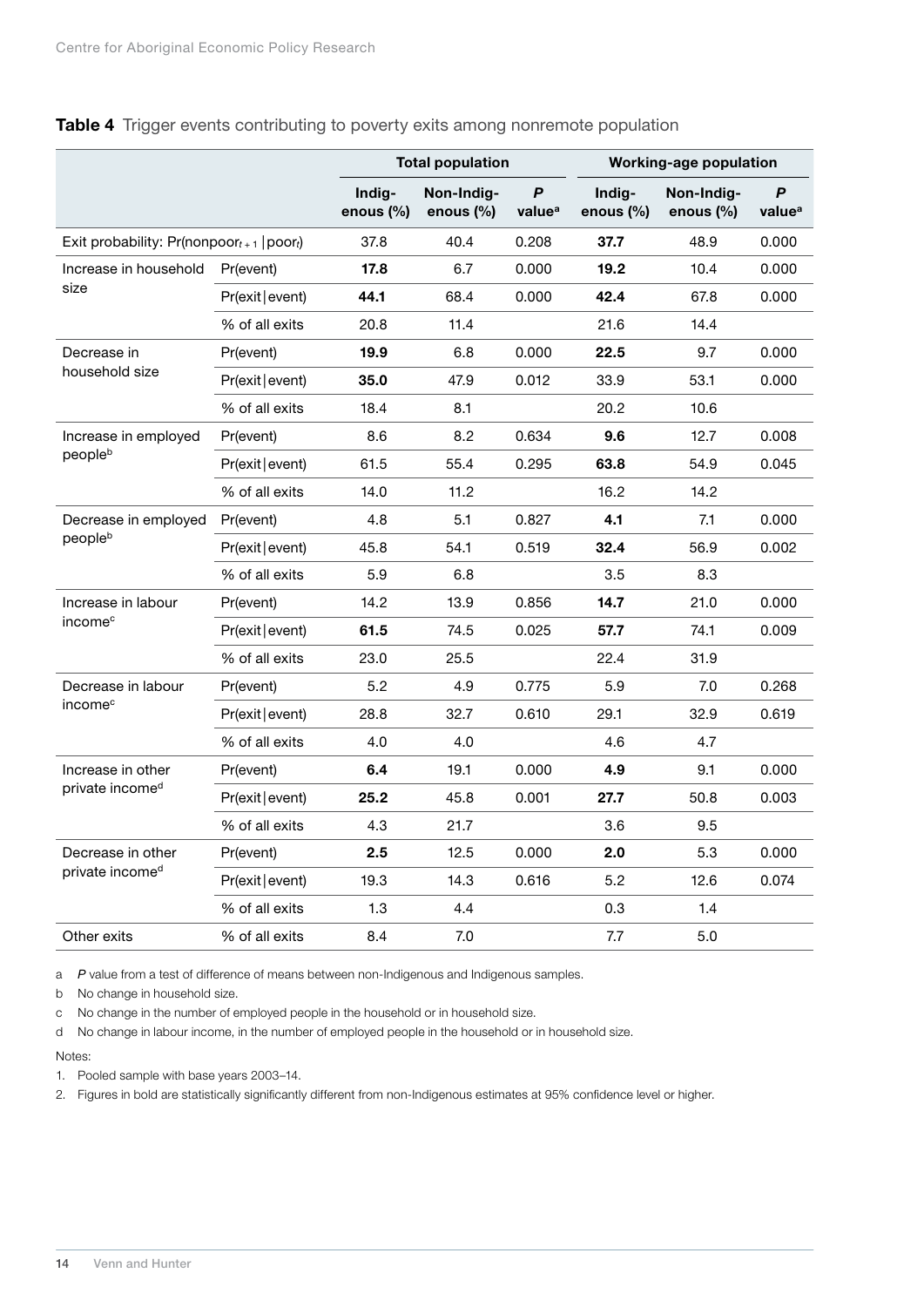

<span id="page-20-0"></span>Figure 6 Contribution of trigger events to total poverty exit rate by Indigenous status

Note: Pooled sample with base years 2003–14.

Figure 7 shows the gender, age and education breakdown of differences in poverty exit rates for Indigenous people. Indigenous men are more likely to exit poverty than women, young Indigenous people are more likely to exit than older people, and Indigenous Australians with Year 12 or higher qualification are more likely to exit than those without Year 12. However, these differences are small and not statistically significant, possibly because of the small sample size. Gender differences in the contribution of various trigger events are not statistically significant. Young people are significantly more likely to experience changes in household size and labour income than people aged 45+ years, and less likely to experience changes in other private income. However, there is no statistically significant age differential in the likelihood of exiting poverty given a particular trigger event. Higher educational attainment increases the likelihood of experiencing changes in labour income and tends to increase the likelihood of exits after each type of trigger event, but these effects are not statistically significant.

#### A closer look at changes in household size

One of the key findings in the previous sections is that changes in household size explain a large proportion of poverty entries and exits for Indigenous people,

accounting for almost half of all exits and entries. Indigenous people are significantly more likely to experience changes in household size than non-Indigenous people, and those that experience such changes are more likely to enter poverty and less likely to exit. This section will first explore some of the reasons why Indigenous people are more likely to experience changes in household size by examining the incidence of household size changes by household type and for different types of changes, such as births, partnering, separations, and other movements of people into and out of households. The likelihood of poverty entry and exit will then be examined for selected types of household size changes. Finally, changes in income will be examined for those experiencing changes in household size, to help understand why Indigenous people are more likely than non-Indigenous people to experience poverty entry and less likely to experience poverty exit when their household size changes.

Indigenous people are more likely to experience increases in household size than non-Indigenous people across all household types (except for group households); however, there is little significant difference in the incidence of household size changes across household types within the Indigenous population (Figure 8). One reason for this may be that some of the reasons for household size increases that are most common for Indigenous people (birth/adoption,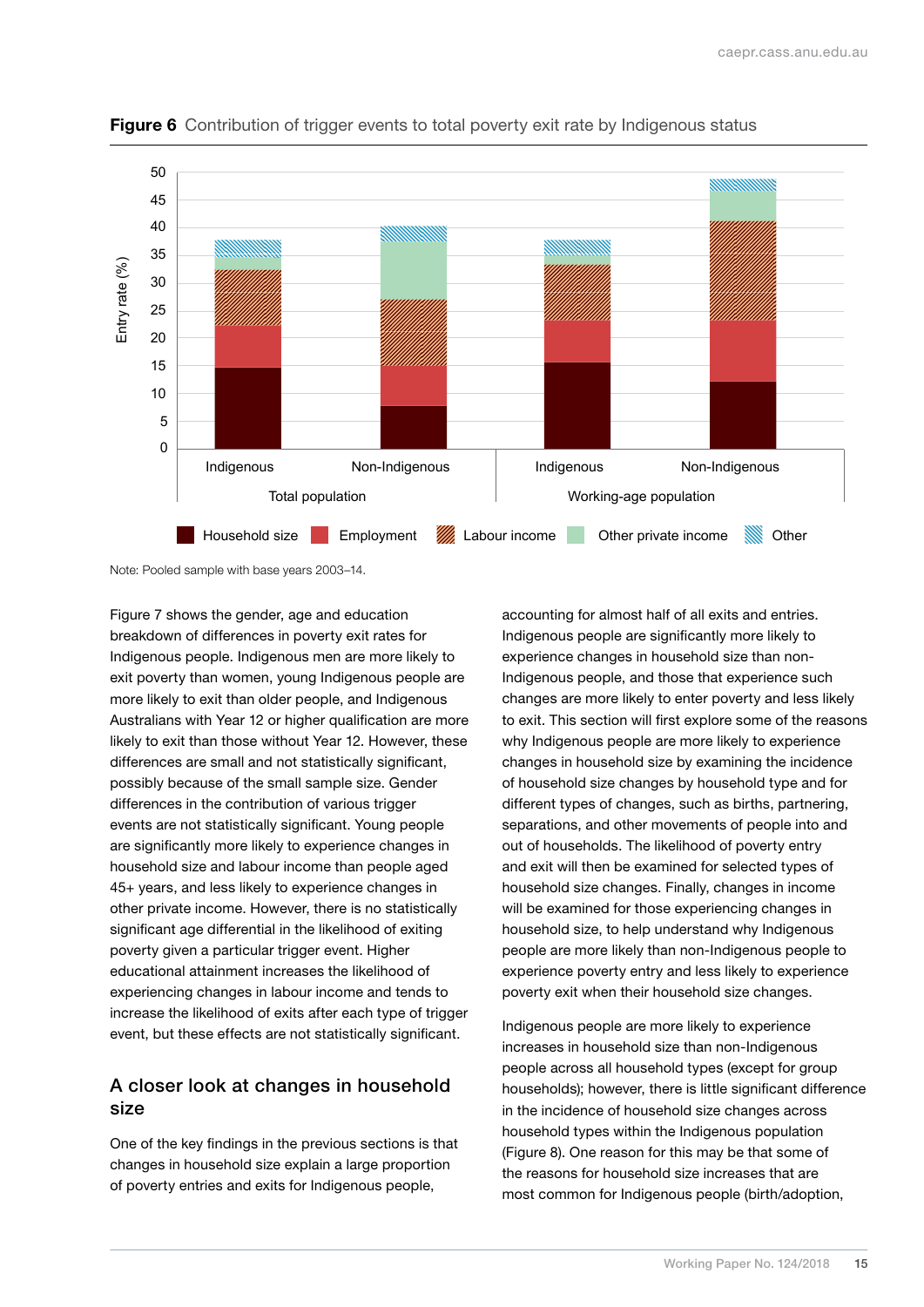

<span id="page-21-0"></span>Figure 7 Contribution of trigger events to total poverty exit rate for Indigenous people, by gender, age and highest educational attainment

Notes:

1. Pooled sample with base years 2003–14.

2. Educational attainment excludes those who are currently studying.

3. Error bars show 95% confidence intervals around mean estimates of exit rates.



**Figure 8** Proportion of adults in nonremote areas experiencing an increase in household size from year *t* to year *t* + 1, by Indigenous status and household type in year *t*

Note: Error bars show 95% confidence intervals around mean estimates of exit rates.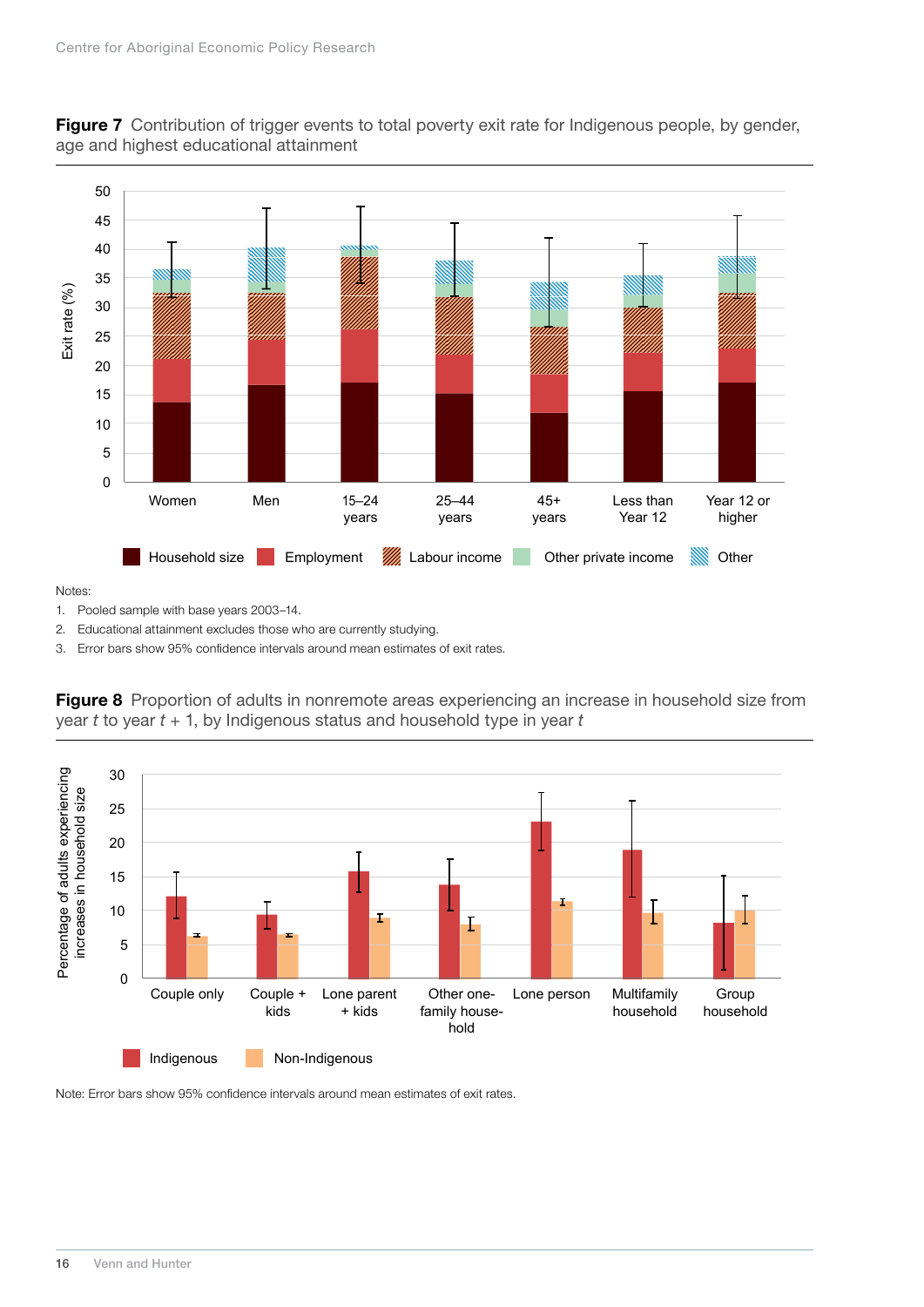<span id="page-22-0"></span>partnering and being the parent of an adult child who moves in) are likely to occur across most household types.

The most common types of household size increases for both Indigenous and non-Indigenous adults are the birth/adoption of children, partnering and being the parent of an adult child who moves in (Figure 9). The incidence of birth/adoption and partnering is significantly higher for the Indigenous than non-Indigenous sample, probably in part because of the younger age profile of the Indigenous population. Indigenous adults are also significantly more likely to experience having a family member (other than a child) move into their household than non-Indigenous adults.

The pattern of decreases in household size is somewhat different. There is very little difference between Indigenous and non-Indigenous adults in the likelihood of experiencing household size decreases for those living in couple only, couple plus children and loneparent households (Figure 10). By contrast, almost one-third of Indigenous extended family households and more than half of multifamily households experience decreases in household size from one year to the next. Recall from Table 1 that around 21% of the Indigenous sample lives in these types of households compared with 9% of the non-Indigenous sample. The relative overrepresentation of Indigenous people in these types of households with very high incidence of household size decreases explains much of the difference in

the overall incidence of household size decreases by Indigenous status.

This finding is reinforced in Figure 11, which shows that having a family member leaving the household is the most common type of household size decrease for Indigenous adults. Adult children leaving home is relatively common for both Indigenous and non-Indigenous households, whereas separations are less common for both, with Indigenous adults slightly more likely to experience separations than non-Indigenous adults.

Table 5 shows how selected events relating to household size changes contribute to poverty entries and exits for the total population. For Indigenous people, partnering and having a family member move in or out of the household explain the largest proportion of exits from poverty. More than half of Indigenous people living in poor households who start living with a partner (or whose parent partners) or who have a family member move into their household will exit poverty. Almost 40% of those who have a family member leave their household will also move out of poverty. The biggest contributors to poverty entry for Indigenous people are being an adult child who leaves home or having a family member leave the household. In both cases, the likelihood of poverty entry is almost 40% (but not for the parents of adult children who leave home, only 6% of whom will enter poverty).

Only about 25% of poor people who separate from their partner (or whose parents separate) will exit poverty, and



Figure 9 Proportion of adults experiencing selected types of household size increases from year *t* to year  $t + 1$ , by Indigenous status

Note: Error bars show 95% confidence intervals around mean estimates of exit rates.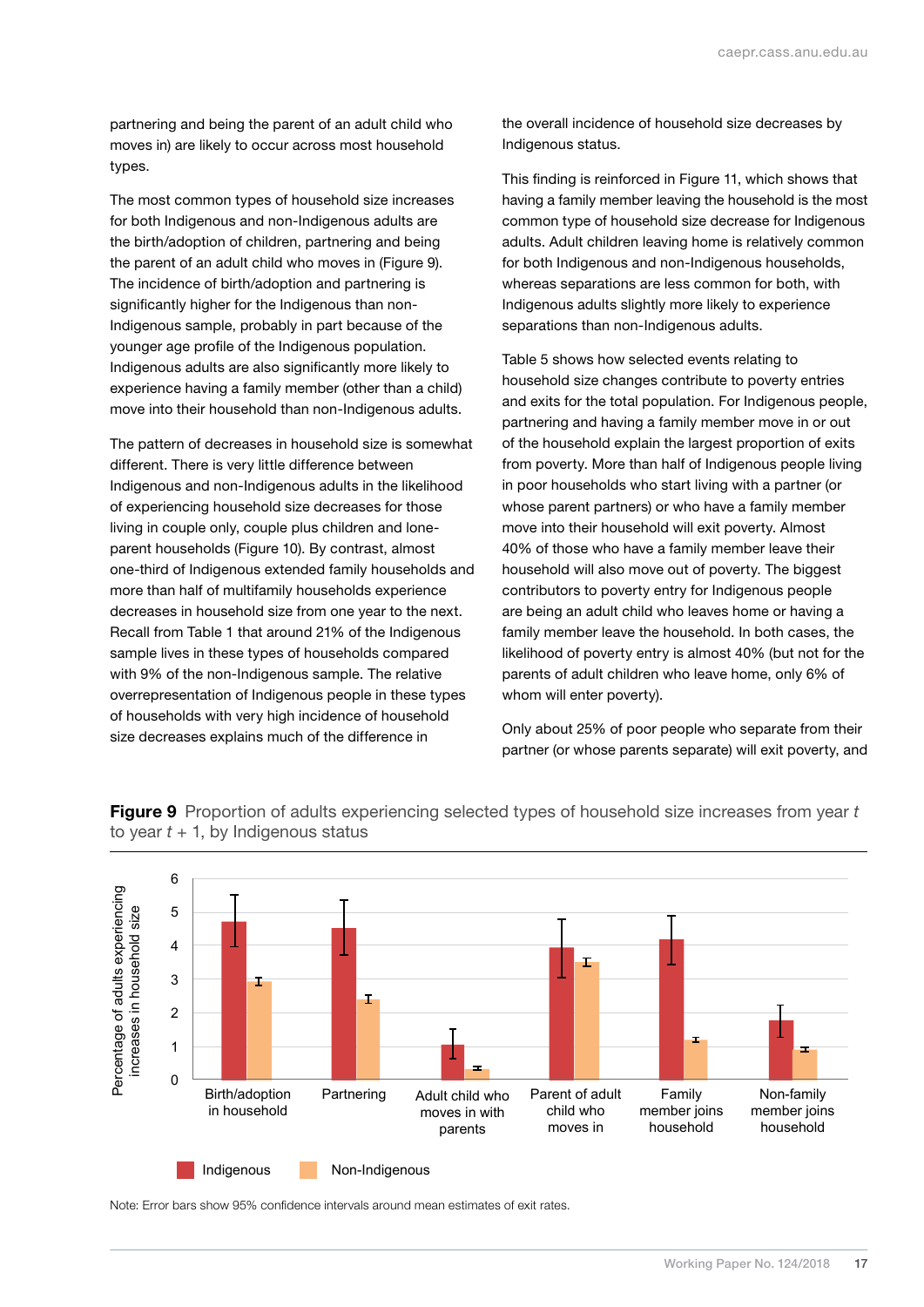

<span id="page-23-0"></span>

Note: Error bars show 95% confidence intervals around mean estimates of exit rates.

Figure 11 Proportion of adults experiencing selected types of household size decreases from year *t* to year  $t + 1$ , by Indigenous status



Note: Error bars show 95% confidence intervals around mean estimates of exit rates.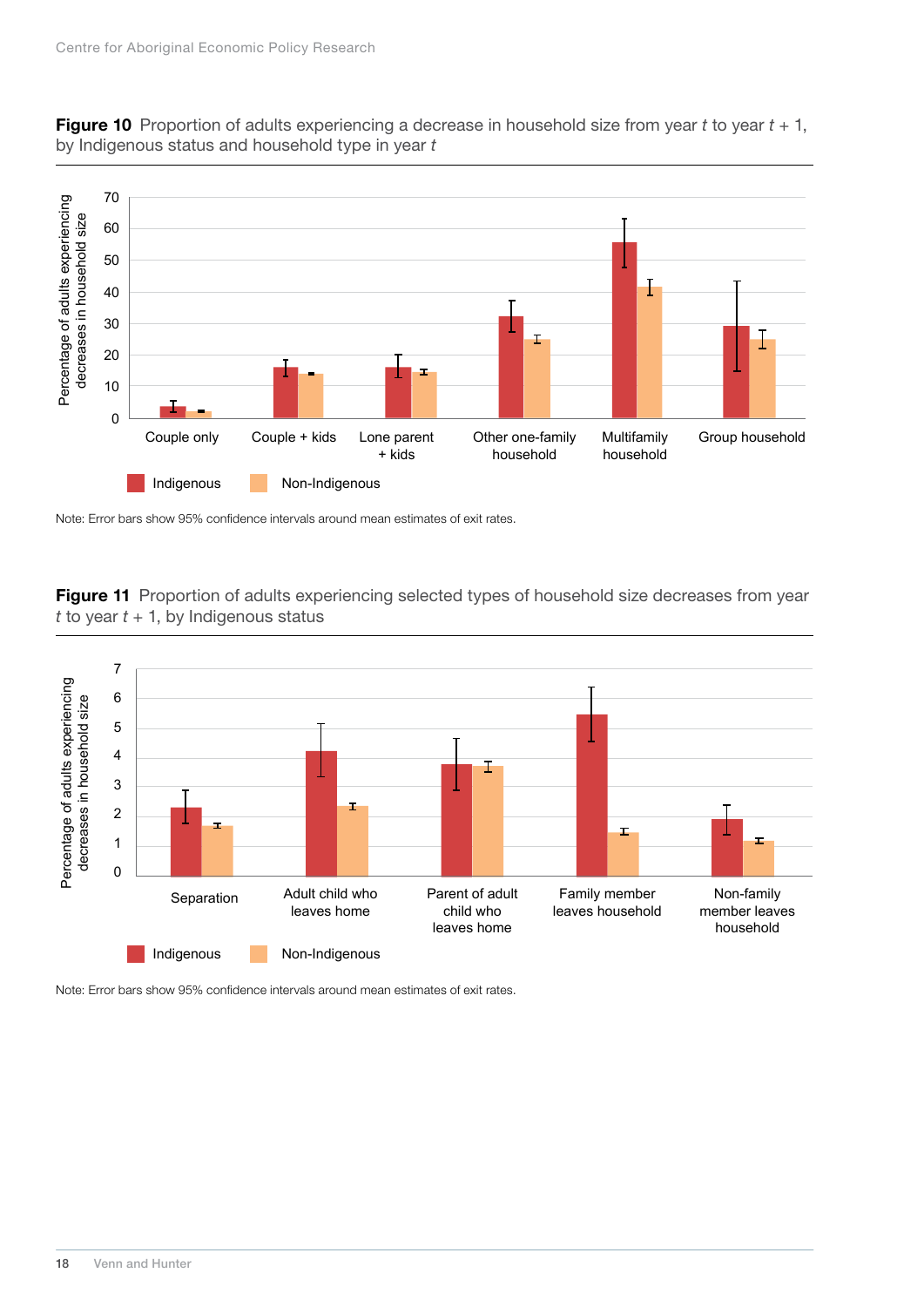<span id="page-24-0"></span>Table 5 Trigger events relating to household size changes contributing to poverty exits and entries among nonremote population

|                                                                                                                          |                        | <b>Poverty exit:</b><br>Poverty entry:<br>$Pr(poor_{t+1}   nonpoor_t)$<br>$Pr(nonpoor_{t+1} poor_t)$ |                         |         |                     |                            |         |
|--------------------------------------------------------------------------------------------------------------------------|------------------------|------------------------------------------------------------------------------------------------------|-------------------------|---------|---------------------|----------------------------|---------|
|                                                                                                                          |                        | Indig-<br>enous (%)                                                                                  | Non-Indig-<br>enous (%) | P value | Indig-<br>enous (%) | Non-Indig-<br>enous $(\%)$ | P value |
| Transition probability                                                                                                   |                        | 37.8                                                                                                 | 40.4                    | 0.208   | 13.6                | 6.3                        | 0.000   |
| Birth/                                                                                                                   | Pr(event)              | 4.2                                                                                                  | 1.8                     | 0.000   | 4.9                 | 3.1                        | 0.000   |
| adoption<br>of child in                                                                                                  | Pr(transition   event) | 47.8                                                                                                 | 56.9                    | 0.280   | 9.4                 | 4.5                        | 0.036   |
| household                                                                                                                | % of all entry/exit    | 5.3                                                                                                  | 2.5                     |         | 3.4                 | 2.2                        |         |
| Partnering                                                                                                               | Pr(event)              | 5.1                                                                                                  | 2.0                     | 0.001   | 4.4                 | 2.5                        | 0.000   |
|                                                                                                                          | Pr(transition   event) | 57.4                                                                                                 | 73.1                    | 0.088   | 10.6                | 5.8                        | 0.148   |
|                                                                                                                          | % of all entry/exit    | 7.7                                                                                                  | 3.6                     |         | 3.4                 | 2.3                        |         |
| Adult child                                                                                                              | Pr(event)              | 1.8                                                                                                  | 0.6                     | 0.030   | 0.8                 | 0.3                        | 0.017   |
| who returns<br>home                                                                                                      | Pr(transition   event) | 44.1                                                                                                 | 84.2                    | 0.011   | 9.1                 | 3.6                        | 0.396   |
|                                                                                                                          | % of all entry/exit    | 2.1                                                                                                  | 1.2                     |         | 0.5                 | 0.2                        |         |
| Parent of                                                                                                                | Pr(event)              | 3.0                                                                                                  | 2.0                     | 0.154   | 4.2                 | 3.7                        | 0.394   |
|                                                                                                                          | Pr(transition   event) | 62.0                                                                                                 | 59.8                    | 0.858   | 7.6                 | 3.1                        | 0.081   |
| home                                                                                                                     | % of all entry/exit    | 4.9                                                                                                  | 3.0                     |         | 2.3                 | 1.8                        |         |
| Family                                                                                                                   | Pr(event)              | 7.0                                                                                                  | 1.2                     | 0.000   | 3.3                 | 1.2                        | 0.000   |
|                                                                                                                          | Pr(transition   event) | 50.6                                                                                                 | 71.4                    | 0.004   | 15.2                | 8.7                        | 0.103   |
|                                                                                                                          | % of all entry/exit    | 9.3                                                                                                  | 2.1                     |         | 3.7                 | 1.7                        |         |
| Separation                                                                                                               | Pr(event)              | 3.4                                                                                                  | 1.0                     | 0.000   | 1.2                 | 0.9                        | 0.142   |
|                                                                                                                          | Pr(transition   event) | 24.7                                                                                                 | 64.2                    | 0.000   | 18.4                | 7.2                        | 0.063   |
|                                                                                                                          | % of all entry/exit    | 2.2                                                                                                  | 1.6                     |         | 1.7                 | 1.0                        |         |
| Nonfamily                                                                                                                | Pr(event)              | 1.5                                                                                                  | 1.6                     | 0.730   | 2.6                 | 1.7                        | 0.012   |
|                                                                                                                          | Pr(transition   event) | 53.5                                                                                                 | 37.6                    | 0.190   | 13.5                | 17.9                       | 0.246   |
| adult child<br>who returns<br>member<br>moves in<br>member<br>moves in<br>Adult child<br>who leaves<br>home<br>Parent of | % of all entry/exit    | 2.1                                                                                                  | 1.5                     |         | 2.6                 | 4.9                        |         |
|                                                                                                                          | Pr(event)              | 4.3                                                                                                  | 1.2                     | 0.001   | 4.2                 | 2.5                        | 0.001   |
|                                                                                                                          | Pr(transition   event) | 41.7                                                                                                 | 54.9                    | 0.285   | 39.8                | 21.3                       | 0.002   |
|                                                                                                                          | % of all entry/exit    | 4.7                                                                                                  | 1.6                     |         | 12.5                | 8.6                        |         |
|                                                                                                                          | Pr(event)              | 2.7                                                                                                  | 1.7                     | 0.283   | 4.1                 | 4.0                        | 0.862   |
| adult child<br>who leaves                                                                                                | Pr(transition   event) | 59.9                                                                                                 | 45.9                    | 0.401   | 6.1                 | 7.4                        | 0.647   |
| home                                                                                                                     | % of all entry/exit    | 4.3                                                                                                  | 1.9                     |         | 1.8                 | 4.7                        |         |
| Family                                                                                                                   | Pr(event)              | 7.3                                                                                                  | 1.2                     | 0.000   | 4.9                 | 1.6                        | 0.000   |
| member<br>leaves                                                                                                         | Pr(transition   event) | 38.9                                                                                                 | 62.3                    | 0.005   | 37.6                | 9.5                        | 0.000   |
|                                                                                                                          | % of all entry/exit    | 7.5                                                                                                  | 1.8                     |         | 13.5                | 2.4                        |         |
| Nonfamily                                                                                                                | Pr(event)              | 1.9                                                                                                  | 0.8                     | 0.006   | 1.9                 | 1.2                        | 0.030   |
| member<br>leaves                                                                                                         | Pr(transition   event) | 46.5                                                                                                 | 61.0                    | 0.262   | 20.3                | 11.4                       | 0.209   |
|                                                                                                                          | % of all entry/exit    | 2.4                                                                                                  | 1.2                     |         | 2.9                 | 2.2                        |         |

Notes:

1. Pooled sample with base years 2003–14.

2. Figures in bold are statistically significantly different from non-Indigenous estimates at 95% confidence level or higher.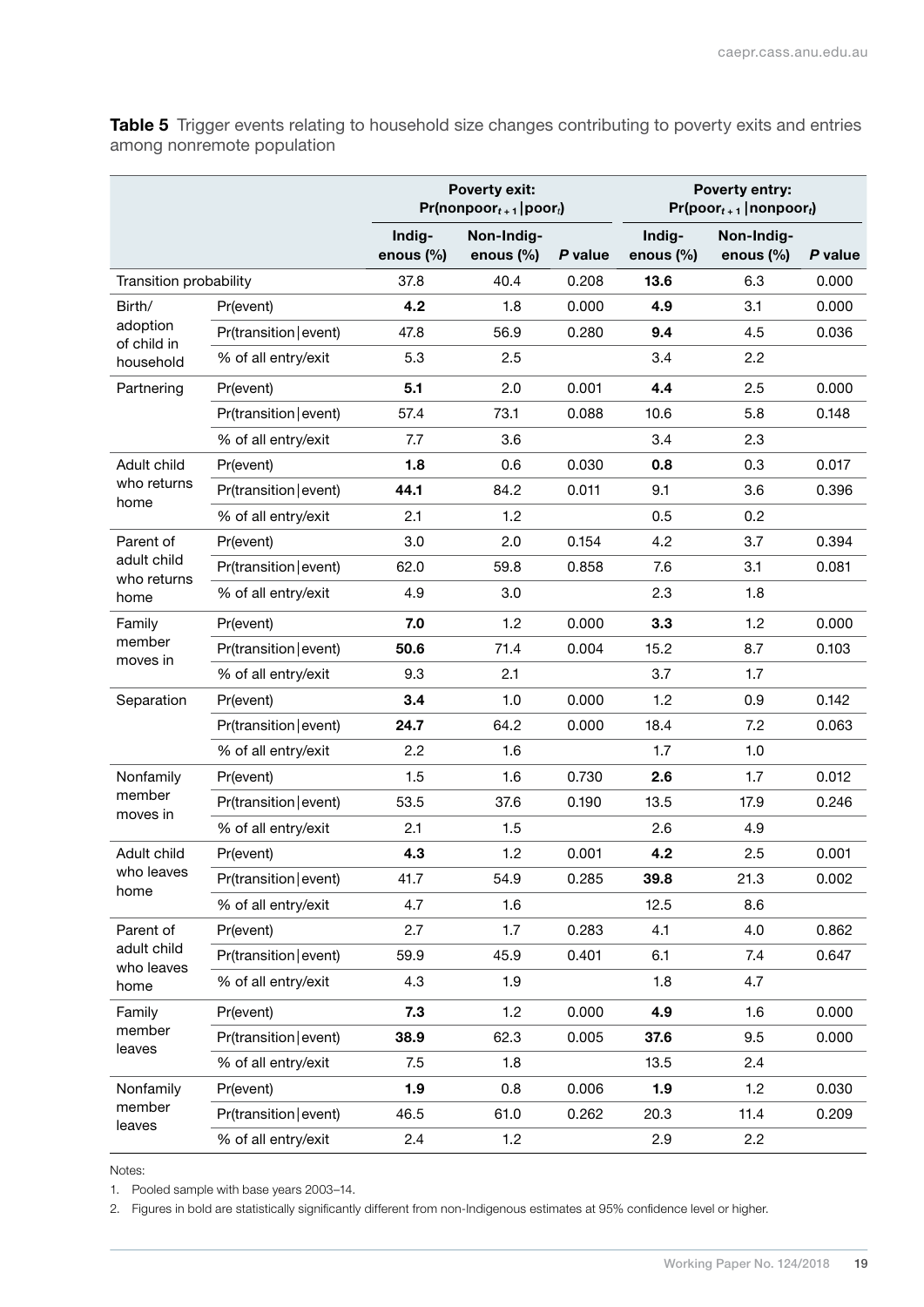<span id="page-25-0"></span>18% of nonpoor people who separate will enter poverty. By contrast, for Indigenous people, having children is associated with a higher than average likelihood of moving out of poverty and a lower than average likelihood of entering poverty.

Comparing the Indigenous and non-Indigenous samples, we see that some of the difference in overall entry and exit rates is due to the higher incidence of most types of household size changes for Indigenous people. However, it is also clear that some types of household size changes are associated with significantly different risks of poverty entry and exit for Indigenous and non-Indigenous people. For example, Indigenous people are significantly less likely to exit poverty than non-Indigenous people after having family members move in or leave their household, or if they are an adult child who moves back in with their parents. They are significantly more likely to enter poverty than non-Indigenous people after the birth/adoption of a child, having a family member leave or if they are an adult child leaving home.<sup>[10](#page-30-9)</sup>

Some of these differences can be explained by what happens to household equivalised disposable income when household size changes (Table 6). Around 56% of Indigenous people experience an increase in income when their household size increases, while 39% experience an increase in income when their household size decreases. For the total population, the difference

in income changes between Indigenous and non-Indigenous people is small and typically not significant. However, when we look just at the population who are poor in year *t*, Indigenous people are significantly less likely to experience an increase in income (and around twice as likely to experience a decrease in income), after increases and decreases in household size, than non-Indigenous people. This is likely to explain at least some of the lower likelihood of poverty exit for Indigenous people than non-Indigenous people.

More than half of those who are nonpoor in year *t* and experience a decrease in household size also experience a fall in household equivalised disposable income. Indigenous people are significantly less likely to experience an increase in income in this situation than non-Indigenous people. This again is likely to explain why household size decreases, such as being an adult child who leaves home or having a family member leave, are likely to result in higher poverty entry rates for Indigenous than non-Indigenous people. However, there is little difference in the distribution of income changes for Indigenous and non-Indigenous people who experience an increase in household size. It may be that events that increase household size and are associated with higher poverty entry for Indigenous than non-Indigenous people do so simply because Indigenous people are likely to be closer to the poverty threshold than non-Indigenous people, rather than due to any difference in the impact of the events on household income.

|                   | Change in  |                   | <b>Household size increases</b> |       | <b>Household size decreases</b> |                                   |       |  |
|-------------------|------------|-------------------|---------------------------------|-------|---------------------------------|-----------------------------------|-------|--|
| <b>Population</b> | income     | <b>Indigenous</b> | Non-Indigenous P value          |       |                                 | Indigenous Non-Indigenous P value |       |  |
| Total             | Increase   | 55.9              | 48.6                            | 0.006 | 38.8                            | 42.5                              | 0.133 |  |
|                   | Decrease   | 35.5              | 39.0                            | 0.152 | 49.2                            | 47.7                              | 0.538 |  |
|                   | No change  | 8.7               | 12.4                            | 0.013 | 12.0                            | 9.9                               | 0.205 |  |
| Poor in<br>year t | Increase   | 72.0              | 87.9                            | 0.000 | 54.8                            | 69.1                              | 0.005 |  |
|                   | Decrease   | 16.1              | 8.8                             | 0.013 | 42.8                            | 24.9                              | 0.000 |  |
|                   | No change  | 11.9              | 3.4                             | 0.003 | 2.4                             | 6.0                               | 0.008 |  |
| Nonpoor in        | Increase   | 48.4              | 43.5                            | 0.146 | 33.0                            | 40.2                              | 0.008 |  |
| year t            | Decrease e | 44.5              | 43.0                            | 0.642 | 51.6                            | 49.6                              | 0.512 |  |
|                   | No change  | 7.2               | 13.5                            | 0.000 | 15.4                            | 10.2                              | 0.016 |  |

Table 6 Proportion of population experiencing a change in household equivalised disposable income when household size increases or decreases

Notes<sup>.</sup>

1. Increase/decrease in income is change in household equivalised disposable income of more than 5% between year *t* and year *t* + 1. No change in income is where change in household equivalised disposable income is 5% or less between year *t* and year *t* + 1.

2. Figures in bold are where the mean value for the Indigenous sample is significantly different from that of the non-Indigenous sample at the 95% confidence level or higher.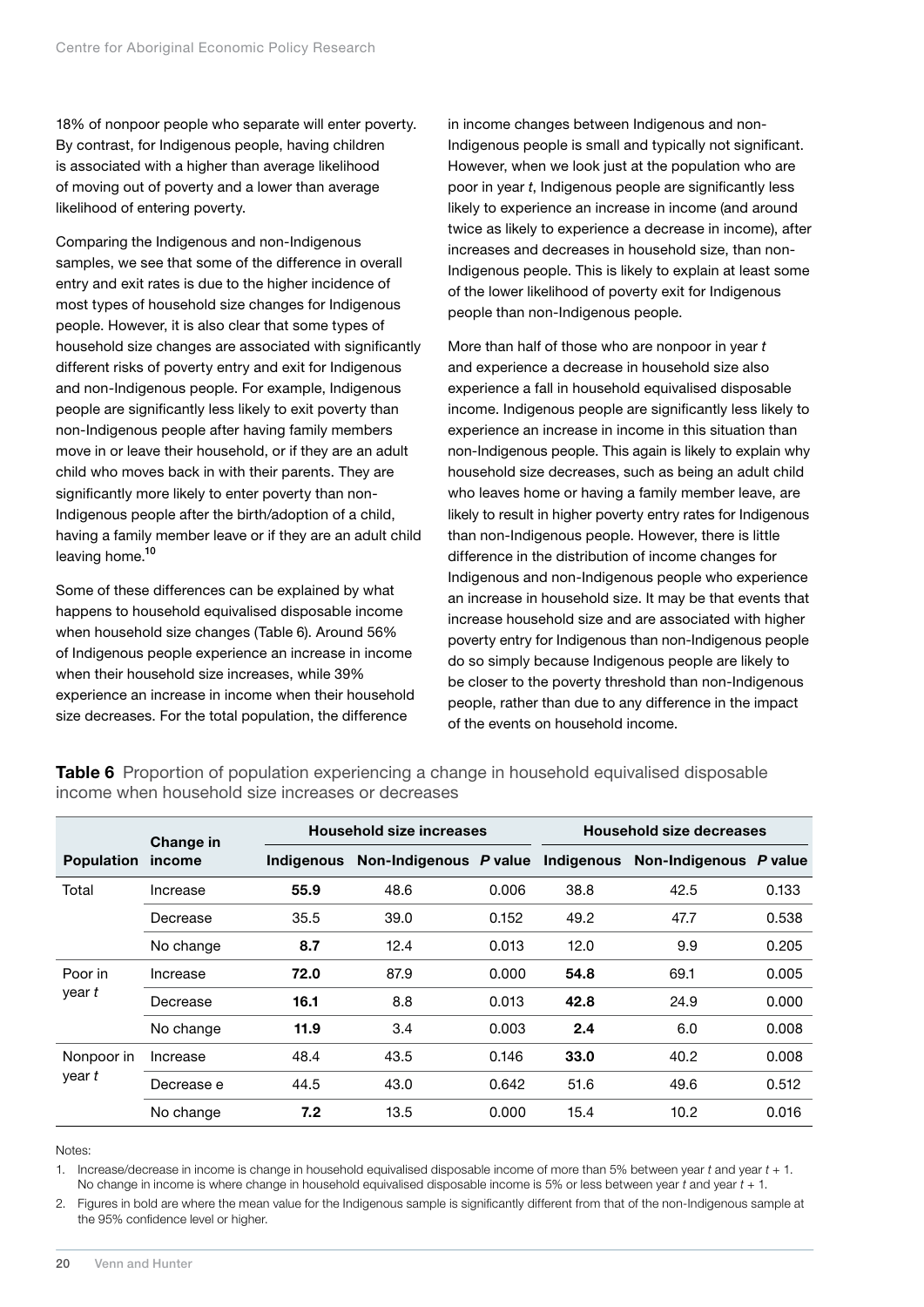# <span id="page-26-0"></span>**Discussion**

This paper presents estimates of income poverty entry and exit rates for Indigenous Australians living in nonremote areas. Around 1 in 7 nonpoor Indigenous adults will enter poverty from one year to the next, while 38% of those who are in poverty will exit, where poverty is defined as having household equivalised disposable income less than 50% of the median level. Indigenous people generally have higher entry and lower exit rates than non-Indigenous people. Within the Indigenous population, women have higher entry rates and lower exit rates than men, although the difference in exits rates is not statistically significant.

The observed pattern of poverty dynamics among the nonremote Indigenous population is perhaps not surprising given their average characteristics and what is already known about the importance of employment and education in driving poverty transitions (Buddelmeyer & Verick 2008). It also concurs with the findings of Wilkins (2016) that Indigenous people are less likely than non-Indigenous people to exit poverty. Nevertheless, our results provide further evidence that Indigenous poverty is likely to be more persistent than non-Indigenous poverty (more so for women than men), thus having a bigger negative impact on wealth accumulation over the longer term.

One of the reasons that poverty entry rates are higher for Indigenous people than non-Indigenous people is that they have lower average household income and therefore are closer to the poverty threshold. Policies that raise average income levels for Indigenous households – including lifting social security payment levels – are likely to reduce the risk of poverty entry. Higher educational attainment also reduces the risk of poverty entry for most types of trigger events. Overall, Indigenous people with Year 12 or higher qualifications are less than half as likely to fall into poverty as those without Year 12.

Initial income explains only part of the difference in poverty entry rates: entry rates are significantly higher for Indigenous than non-Indigenous people across much of the income distribution, suggesting that other factors are also in play. A major contribution of this paper is to establish the relative importance of changes in household composition, employment, labour income and other nonprivate income in triggering poverty entry and exit for Indigenous Australians. Changes in household size are the biggest triggers of poverty entry and exit for Indigenous people, accounting for

almost 50% of poverty entries and 40% of poverty exits. Indigenous women and youth experience more household size changes than men and older people, contributing to higher poverty entry rates for these groups.

Changes in household size can have two possible effects on equivalised income and therefore on the risk of poverty. First, an arriving (or departing) household member may bring (take) some income, either directly as in the case of an adult with labour, social security or other income, or indirectly in the case of a child who carries with them an entitlement to social security income or child support. Second, an arriving (departing) household member consumes a proportion of household income (with the amount assumed to vary according in line with the type of equivalence scale used), reducing the amount left for other household members. The balance of these two effects will determine whether household equivalised income falls or rises when household size changes.

An important and novel finding is that, on average, the income effect outweighs the consumption effect. Poverty entries are much more common when household size falls than when it rises: 27% of Indigenous people living in a household that has decreased in size enter poverty, compared with 9% of those living in households that have increased in size. Likewise, increases in household size carry a higher chance of poverty exit (44%) than decreases in household size (35%), although the difference here is smaller and more than half of poor people experiencing a reduction in household size will actually see their equivalised household income rise. These results challenge existing research that suggests that increases in household size have a largely negative effect on household economic wellbeing (e.g. Smith & Daly 1996). However, our analysis assumes that new household members share their income with existing household members, something that may not always be the case (Schwab 1995).

Some demographic events have a bigger impact on poverty transitions than others. Among the alreadypoor, partnering, having a family member move in or being the parent of an adult child who leaves home carry with them a 50% chance or higher of exiting poverty. By contrast, only 25% of people who separate from their partner will exit poverty. Separation also carries with it a higher than average risk of poverty entry (18%). However, the highest risk of poverty entry is for adult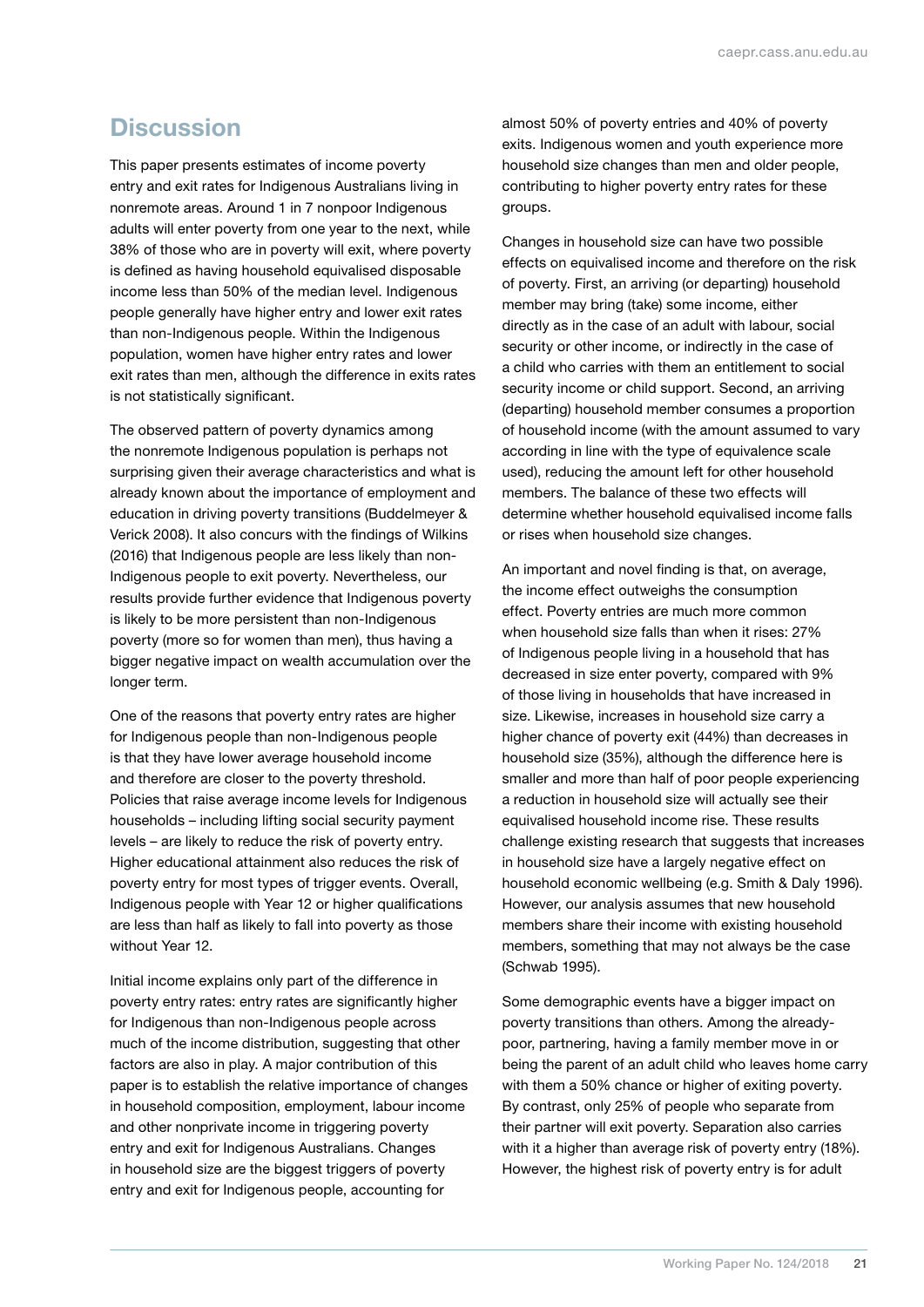children who leave home (40%) or people who have a family member leave the household (38%).

Changes in household size are more prevalent for Indigenous than non-Indigenous people, partly due to higher birth and partnering rates and partly due to the greater proportion of Indigenous people who live in dynamic extended or multifamily households. Indigenous people are significantly more likely than non-Indigenous people to experience an increase in household size across almost all household types, with births, partnering and having a family member join the household all significantly more common for Indigenous than non-Indigenous people. However, within the Indigenous population there is little significant variation in the incidence of household size increases by household type.

By contrast, there is little difference between Indigenous and non-Indigenous people in the likelihood of experiencing a decrease in household size in households made up of couples, lone parents, or couples and their children only. In extended family and multifamily households, however, Indigenous people are much more likely to experience decreases in household size than non-Indigenous people. In particular, Indigenous people are more likely than non-Indigenous people to experience an extended family member or adult child leaving the household, the types of decreases in household size that carry the biggest risk of poverty entry.

Indigenous people who experience changes in household size are less likely to have a concurrent increase in household equivalised disposable income and therefore have a greater likelihood of entering poverty and a smaller likelihood of exiting than non-Indigenous people. This may be because Indigenous people have lower average incomes, and so departing or arriving household members have a smaller impact on total household income. Understanding the extent to which changes in household size result in more/fewer workers in the household, and the subsequent impact on household income, may be a fruitful area for future work.

Among the roughly two-thirds of Indigenous people who do not experience changes in household size from one year to the next, the labour market plays a prominent role in triggering poverty transitions. For those in poverty, increased exposure to the labour market (either by having more household members working or higher labour earnings) results in a 62% likelihood of exiting poverty, while reductions in employment and labour earnings trigger around one-quarter of all poverty

entries for Indigenous people. Changes in private income, such as business and investment income, play a much smaller role in triggering poverty entries and exits for Indigenous than non-Indigenous people, largely because Indigenous people get far less of their income from such sources (Howlett et al. 2016).

These results highlight the importance of employment in general, and stable employment in particular, in reducing poverty incidence and persistence among the Indigenous population. For those in poverty, increasing employment leads to an increased chance of exiting. However, it is important to ensure that employment is sustained: Indigenous people are significantly more likely to move from employment to non-employment than non-Indigenous people (Hunter & Gray 2016), risking poverty re-entry. Our results have several implications for policy makers. The dynamic nature of Indigenous households and the prevalence of complex, multifamily households have implications for income support and housing policy, among other areas. For example, Daly and Smith (1999) point out that fluctuations in household size and composition are likely to lead to more rapid deterioration of the housing stock and poor health outcomes. Targeting and administering income support payments is also likely to be complicated by household dynamics. Our results suggest that it is the most complex households that are most at risk of poverty entry and persistence.

There is mounting evidence that the impact of equivalence scales on poverty estimates is likely to differ by Indigenous status (Hunter et al. 2003, 2004; Breunig et al. 2017). We show that the choice of equivalence scale has differential effects on poverty exit rates for Indigenous and non-Indigenous people, with scales that assume greater economies of size and allocate a higher weight to children reducing exit rates for Indigenous people but increasing exit rates for non-Indigenous people. However, our main results – that poverty entry rates are higher and exit rates lower for Indigenous than non-Indigenous people, and that changes in household size account for a large proportion of poverty transitions in the Indigenous population – are quite robust to using alternative equivalence scales. Our results do not suggest that one equivalence scale is superior to the others tested in this paper.

Our analysis has several limitations that should be taken into account when examining the results. First, because of sample attrition, we were only able to examine poverty transitions over two consecutive years. As such, exit rates are calculated for the entire poor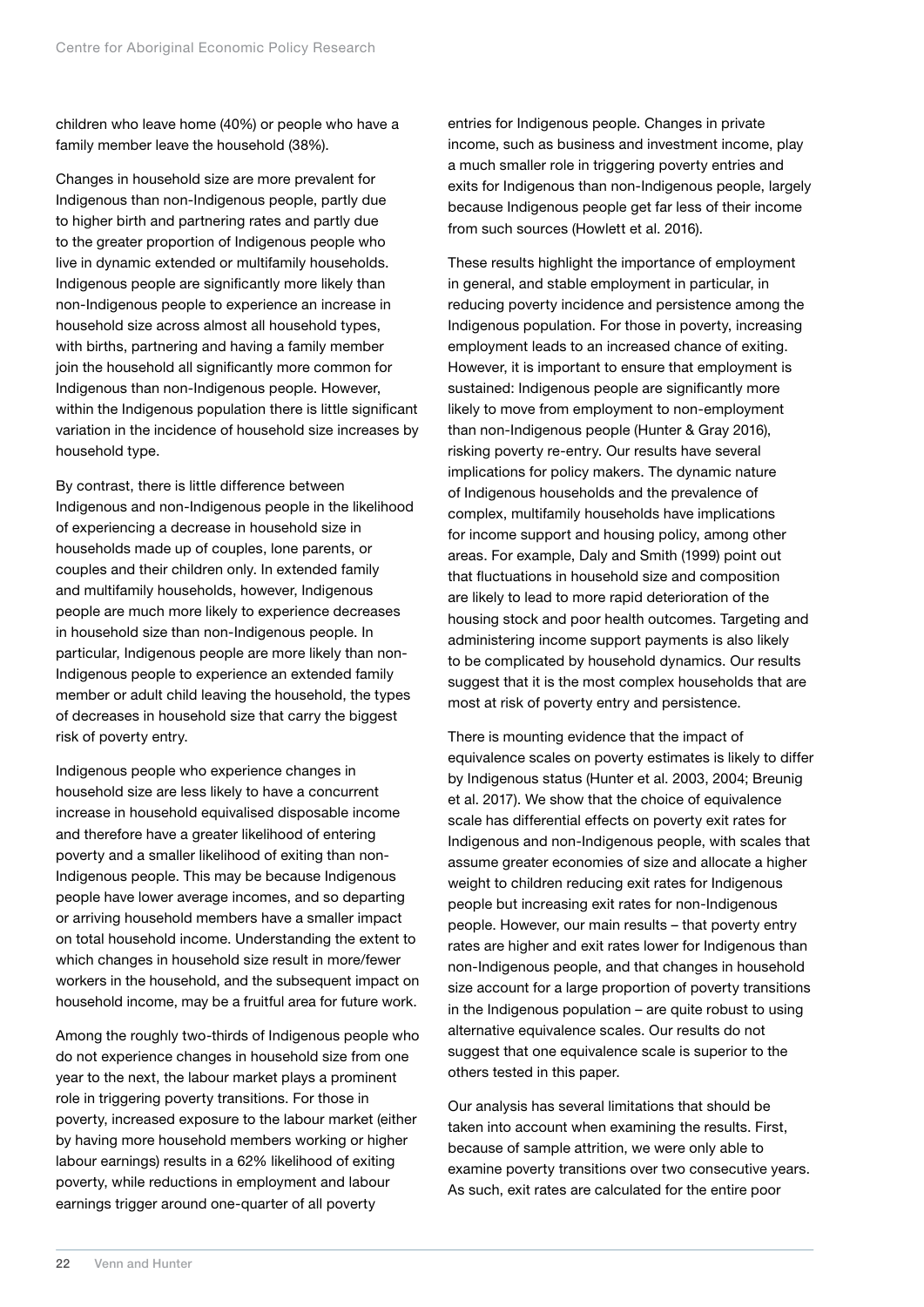population and do not take into account that some people may have already been in poverty for several years before being observed in year *t*, the so-called 'initial conditions effect' (Cappellari & Jenkins 2002). Previous research using the HILDA Survey for the total Australian population has shown that the likelihood of exiting poverty falls quickly with poverty duration (Heady et al. 2005). It is likely that the relatively low exit rates for Indigenous people capture both a lower likelihood of exiting for a given duration, as well as a larger proportion of the in-poverty sample who have relatively long poverty duration when we observe them at year *t*. However, it is not possible to differentiate between these two effects. In the data we have, we are also not able to observe intra-year poverty transitions nor changes in household composition or labour market status that occur more frequently than annually. Previous research shows that short-term mobility rates are high within Indigenous households (Schwab 1995, Biddle & Prout 2009), and we are unable to determine the extent to which these changes trigger poverty transitions.

Second, there is some doubt about the reliability of our data source in accurately identifying poverty risk. Household disposable income data from the HILDA Survey is not measured concurrently with household composition. Recall that household income is for the financial year preceding the survey and is aggregated over all current household members. Where household composition is unchanged, this assumption will have little effect on the results. But as we have found, around one-third of Indigenous people live in households that change size from year to year. This introduces measurement error in our poverty measures that is likely to vary by Indigenous status. It also means that some poverty entries and exits are likely to be the drivers of, rather than the results of, changes in household size.

Finally, our results are based on analysis of Indigenous Australians living in nonremote areas, and, as a result of attrition, our sample is probably more urbanised than the nonremote Indigenous population in general. Our results suggest that Indigenous people living in remote areas are likely to experience even higher poverty entry rates and lower poverty exit rates than those in nonremote areas, based on existing research that shows that they have higher transitions out of employment (Hunter & Gray 2016), and are more likely to live in extended family and multifamily households than Indigenous people in nonremote areas. However, caution should be used when generalising our results to the wider Indigenous population.

Despite these limitations, our results provide important insights into the dynamics of income poverty in Indigenous households. Future research could usefully extend this analysis to examine the extent to which changes in income poverty translate into changes in household wellbeing, using measures of deprivation or financial stress that are included in the HILDA Survey. This approach may shed some light on the extent to which financial resources and costs are shared within households. The increasing availability of linked survey and administrative data such as the Multi-Agency Data Integration Project dataset, which links longitudinal income tax and census data, could further advance the study of income dynamics for a more geographically representative sample of Indigenous Australians.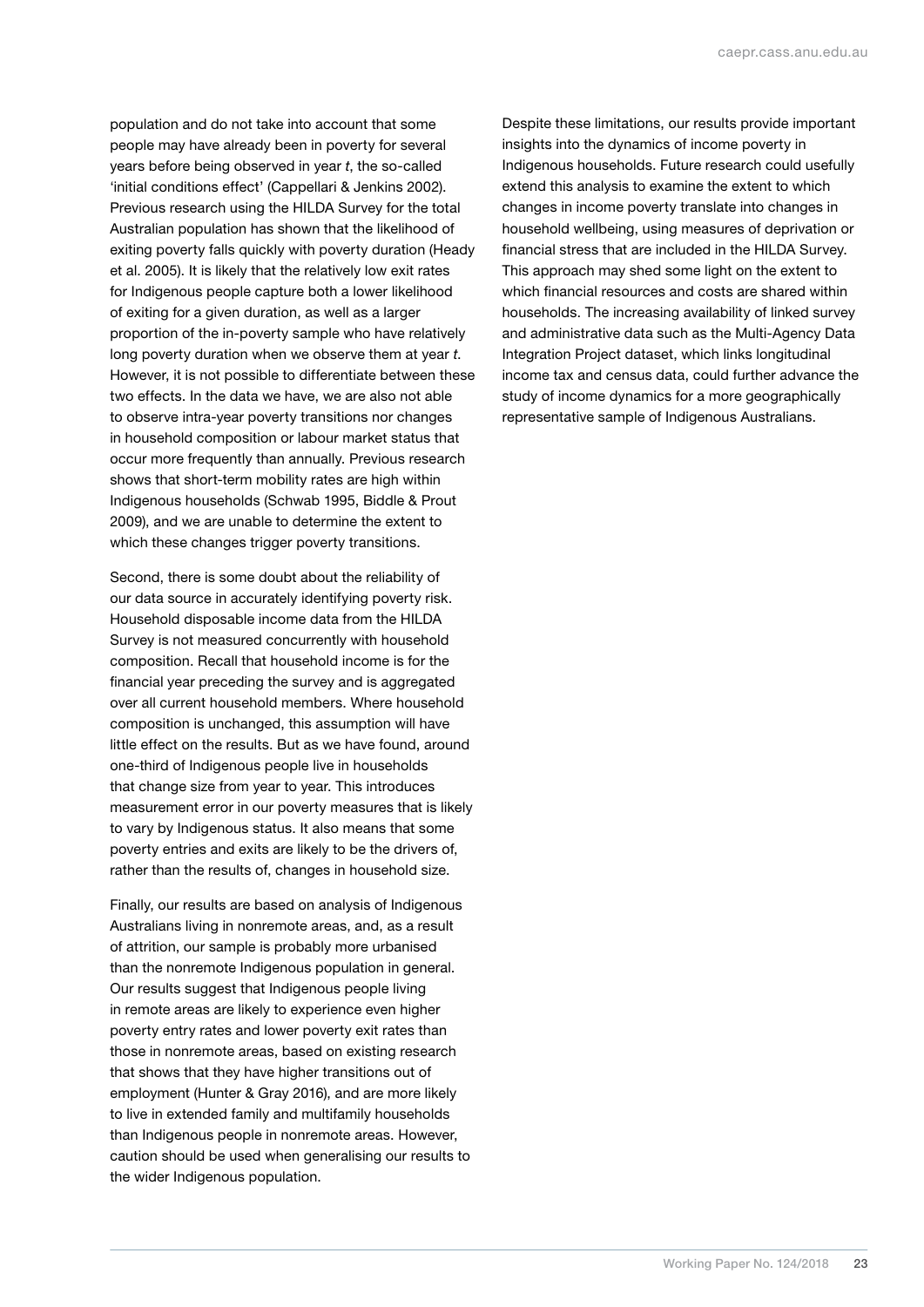# <span id="page-29-0"></span>Appendix: Additional figures



Figure A1 Contribution of trigger events to total poverty entry rate using alternative equivalence scales

Note: Pooled sample with base years 2003–14.





Note: Pooled sample with base years 2003–14.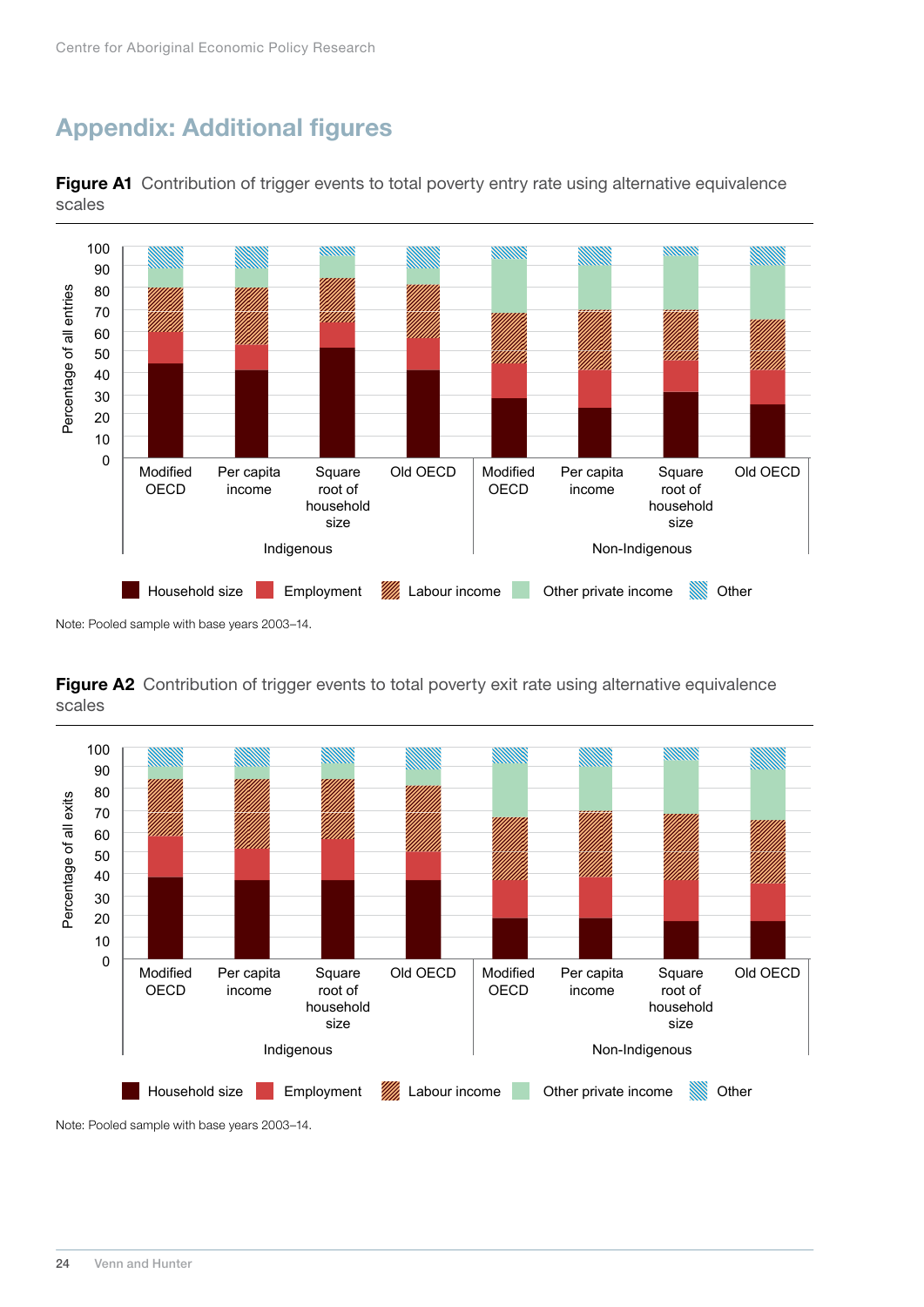# <span id="page-30-0"></span>**Notes**

- 1. The Australian Bureau of Statistics Survey of Income and Housing, one of the principal sources of information on income and poverty prevalence in Australia, does not collect data in very remote areas or Indigenous communities and does not release information on Indigenous status.
- <span id="page-30-1"></span>2. The Australian Census Longitudinal Dataset provides linked data on individuals from five-yearly censuses. While it has a larger and more representative sample of Indigenous adults than the HILDA Survey, it provides only limited information on income and it does not allow researchers to examine short-term income and family size dynamics.
- <span id="page-30-2"></span>3. There is some debate about the appropriateness of the 'household' construct for describing Indigenous family structures. Morphy (2006) argues that Indigenous families often share food and resources across several dwellings and that the nuclear family is a poor model for Indigenous households, including those in nonremote areas.
- <span id="page-30-3"></span>4. The HILDA Survey includes information on the occurrence of life events, including birth, death, marriage and separation, in the 12 months preceding the survey. However, we base our life events analysis on changes in household structure and individuals' relationship in their household. The life events questions in the HILDA Survey are contained in the Self Completion Questionnaire and have significant numbers of missing values (especially for the Indigenous sample). Our approach also allows us to examine life events that lead to increases and decreases in household size that are not included in the life event questions, such as adult children and other family members leaving and joining the household.
- <span id="page-30-4"></span>5. Adult children include both dependent students aged 15–24 years and nondependent children aged 15 years and over.
- <span id="page-30-5"></span>6. Comparable data on the proportion of people living in households with a couple/lone parent plus their dependent and nondependent children only are not available from the 2014–15 NATSISS, so it is difficult to compare the HILDA Survey sample and the NATSISS for these households types or for extended one-family households.
- <span id="page-30-6"></span>7. Less than 3% of poverty entries are from people in the bottom income decile because most of them are already in poverty in year *t*. A very similar pattern of poverty entry by income decile is evident when looking only at the working-age population.
- <span id="page-30-7"></span>8. Changes in household size may also be accompanied by changes in the number of employed people, labour income and other private income.
- <span id="page-30-8"></span>9. Although it may seem counterintuitive that increases in labour income result in poverty entry for a small number of people, this can occur because we are holding constant only household size and the number of employed people per household. Those experiencing an increase in labour income may be simultaneously experiencing changes in other income sources, including welfare payments. It is likely to be the combination of changes in labour and other income that result in poverty entry rather than the change in labour income itself.
- <span id="page-30-9"></span>10. Indigenous people are also less likely than non-Indigenous people to exit poverty after partnering, and more likely to enter after separations, having family members move in or being the parents of an adult child who moves back in, but these differences are only significant at the 90% confidence level.

# **References**

- Altman J & Hunter B (1997). *Indigenous poverty since the Henderson report*, Centre for Aboriginal Economic Policy Research, Australian National University, Canberra.
	- & Hunter B (1998). Indigenous poverty. In: Fincher R & Nieuwenhuysen J (eds), *Australian poverty now and then*, Melbourne University Press, Melbourne, 238–257.
	- & Nieuwenhuysen J (1979). *The economic status of Australian Aborigines*, Cambridge University Press, Cambridge.
- Bane MJ & Ellwood DT (1983). *Slipping into and out of poverty: the dynamics of spells*, NBER Working Paper 1199, National Bureau of Economic Research Cambridge, USA.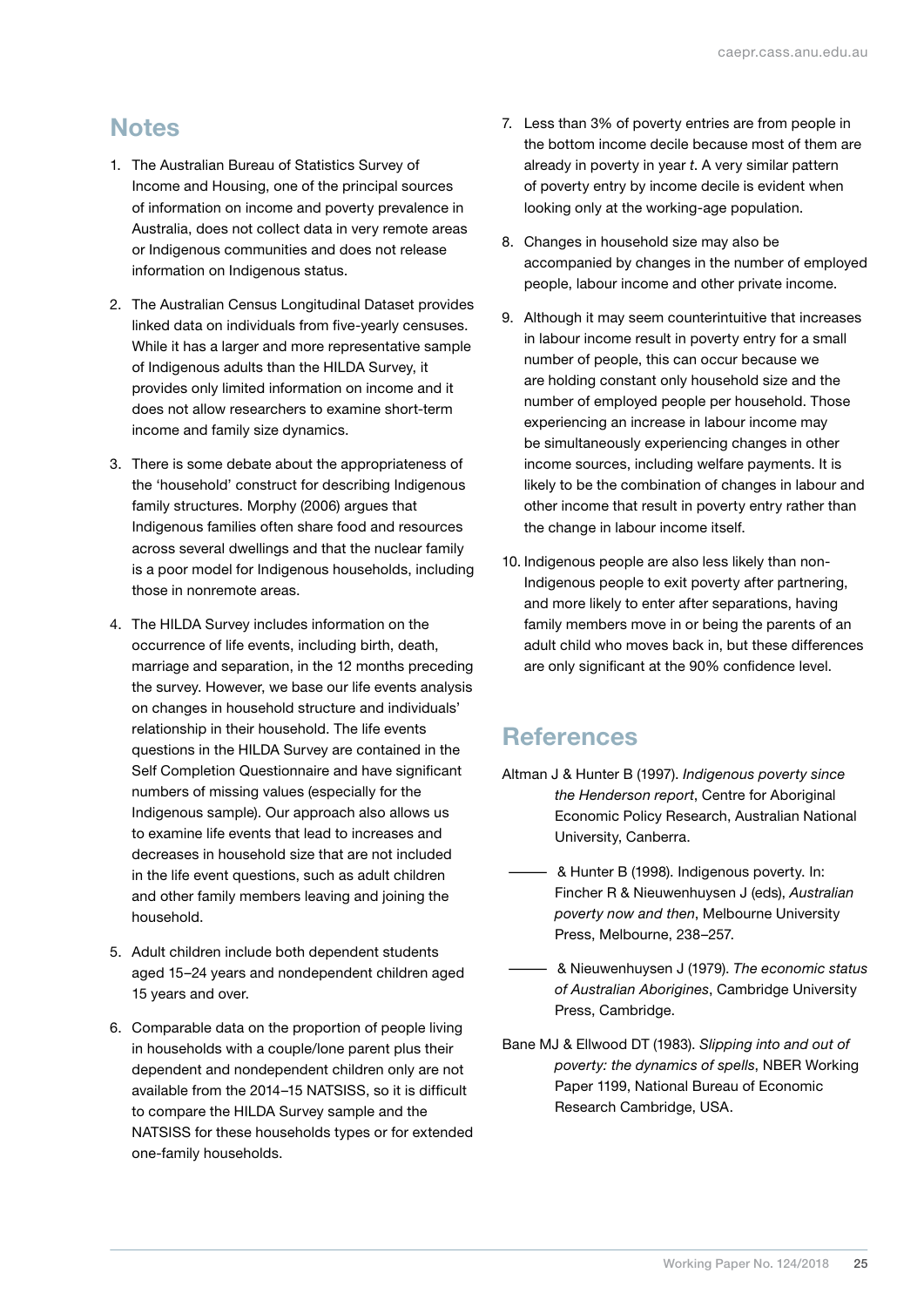- Biddle N & Crawford H (2015). *The changing Aboriginal and Torres Strait Islander population: evidence from the 2006–11 Australian Census Longitudinal Dataset*, 2011 Census Paper 18, Centre for Aboriginal Economic Policy Research, Australian National University, Canberra.
- & Prout S (2009). The geography and demography of Indigenous temporary mobility: an analysis of the 2006 census snapshot. *Journal of Population Research* 26(4):305–326, doi:10.1007/s12546-010-9026-1.
- Breunig R, Hasan S & Hunter B (2017). *Financial stress and Indigenous Australians*, Discussion Paper 11221, IZA Institute of Labour Economics, Bonn.
- Brown JW, Hirschfeld R & Smith DE (1974). *Aboriginal and Islanders in Brisbane*, Commission Report, Australian Government Publishing Service, Canberra.
- Buddelmeyer H & Verick S (2008). Understanding the drivers of poverty dynamics in Australian households. *Economic Record* 84(266):310–321.
- Cappellari L & Jenkins SP (2002). Who stays poor? Who becomes poor? Evidence from the British Household Panel Survey. *Economic Journal* 112(478):C60–C67, doi:10.1111/1468-0297.00028.
- Daly AE & Smith DE (1995). *The economic status of Indigenous Australian families*, Centre for Aboriginal Economic Policy Research, Australian National University, Canberra.
	- & Smith DE (1999). *Indigenous household demography and socioeconomic status: the policy implications of 1996 Census data*, Discussion Paper 181, Centre for Aboriginal Economic Policy Research, Australian National University, Canberra.
- Gale F & Binnion J (1975). *Poverty among Aboriginal families in Adelaide*, research report for the Commission of Inquiry into Poverty, Australian Government Publishing Service, Canberra.
- Headey B, Marks G & Wooden M (2005). The dynamics of income poverty in Australia: evidence from the first three waves of the HILDA Survey. *Australian Journal of Social Issues* 40(4):541–552.
- Henderson RF (1975). *Poverty in Australia: first main report,* Commission of Inquiry into Poverty, Australian Government Printing Service, Canberra.
- Howlett M, Gray M & Hunter B (2016). Wages, government payments and other income of indigenous and non-indigenous Australians. *Australian Journal of Labour Economics* 19(2):53–76.
- Hunter B (1999). *Three nations, not one: Indigenous and other Australian poverty*, Working Paper 1, Centre for Aboriginal Economic Policy Research, Australian National University, Canberra.
	- (2006). Further skirmishes in the poverty war: income status and financial stress among Indigenous Australians. *Australian Journal of Labour Economics* 9(1):51–64.
	- (2012). Is Indigenous poverty different from other poverty? In Hunter B & Biddle N (eds), *Survey analysis for Indigenous policy in Australia: social science perspectives*, Centre for Aboriginal Economic Policy Research, Australian National University, Canberra, 193–221.
	- & Gray M (2016). *The ins and outs of the labour market: employment and labour force transitions for Indigenous and non-Indigenous Australians, Working Paper 104,* Centre for Aboriginal Economic Policy Research, Australian National University, Canberra.
	- —, Kennedy S & Smith D (2003). Household composition, equivalence scales and the reliability of income distributions: some evidence for Indigenous and other Australians. *Economic Record* 79(244):70–83.
	- —, Kennedy S & Biddle N (2004). Indigenous and other Australian poverty: revisiting the importance of equivalence scales. *Economic Record* 80(251):411–422.
- Jenkins SP (2000). Modelling household income dynamics. *Journal of Population Economics* 13(4):529–567.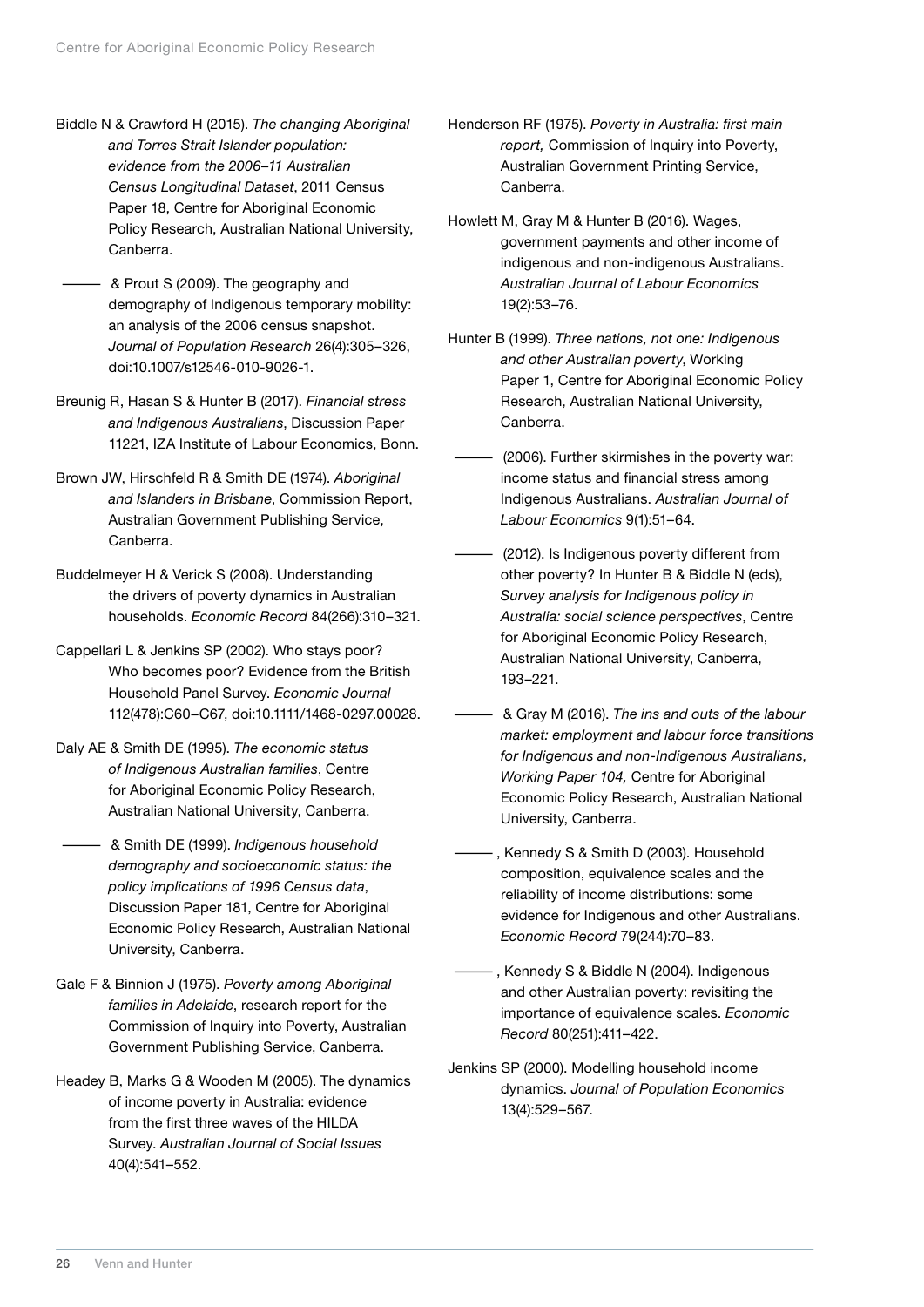**4. • A** Schluter C (2003). Why are child poverty rates higher in Britain than in Germany? A longitudinal perspective. *Journal of Human Resources* 38(2):441–465.

- Markham F & Biddle N (2018a). *Income, poverty and inequality*, 2016 Census Paper 2, Centre for Aboriginal Economic Policy Research, Australian National University, Canberra.
	- & Biddle N (2018b). *Indigenous identification change between 2011 and 2016: evidence from the Australian Census Longitudinal Dataset*, Topical Issue 1, Centre for Aboriginal Economic Policy Research, Australian National University, Canberra.
- Morphy F (2006). Lost in translation?: remote Indigenous households and definitions of the family. *Family Matters* (73):23–31.
- Ross R & Mikalauskas A (1996). *Income poverty among Aboriginal families with children: estimates from the 1991 Census*, Discussion Paper 110, Centre for Aboriginal Economic Policy Research, Australian National University, Canberra.
	- & Whiteford P (1992). Poverty in 1986: Aboriginal families with children. *Australian Journal of Social Issues* 27(2):92–111.
- Schwab RG (1995). *The calculus of reciprocity: principles and implications of Aboriginal sharing*, Discussion Paper 100, Centre for Aboriginal Economic Policy Research, Australian National University, Canberra.
- Smith DE & Daly A (1996). *The economic status of Indigenous Australian households: a statistical and ethnographic analysis*, Centre for Aboriginal Economic Policy Research, Australian National University, Canberra.
- Summerfield M, Freidin S, Hahn M, La N, Li N, Macalalad N, O'Shea M, Watson N, Wilkins R & Wooden M (2016). *HILDA user manual – release 15*, Melbourne Institute of Applied Economic and Social Research, University of Melbourne, Melbourne.
- Wilkins R (2016). *The Household, Income and Labour Dynamics in Australia Survey: selected findings from waves 1 to 14*, Melbourne Institute of Applied Economic and Social Research, University of Melbourne, Melbourne.